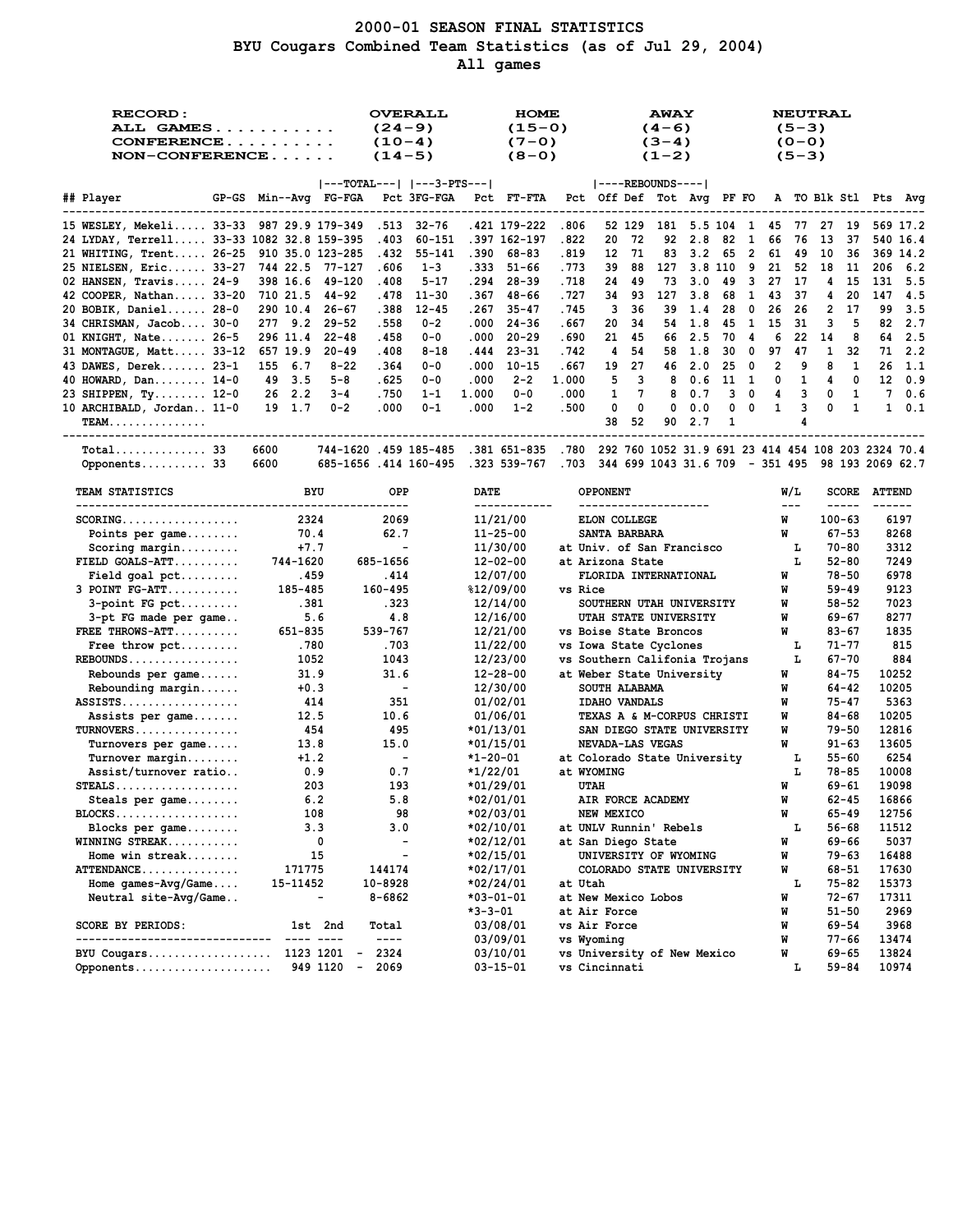#### **2000-01 SEASON FINAL STATISTICS BYU Cougars Category Leaders (as of Jul 29, 2004) All games**

| FG PERCENTAGE FG ATT<br>--------------------------                |              |              | Pct<br>----    | FIELD GOAL ATTEMPTS G Att Att/G<br>--------------                      |    |            |            |
|-------------------------------------------------------------------|--------------|--------------|----------------|------------------------------------------------------------------------|----|------------|------------|
| SHIPPEN, $Ty$ 3 4                                                 |              |              | .750           | $LYDAY$ , Terrell 33                                                   |    | 395        | 12.0       |
| $HOWARD$ , $Dan \ldots \ldots \ldots 5$                           |              | 8            | .625           | WESLEY, Mekeli33                                                       |    | 349        | 10.6       |
| NIELSEN, Eric                                                     |              | 77 127       | .606           | WHITING, Trent 26                                                      |    | 285        | 11.0       |
| CHRISMAN, Jacob                                                   | 29           | 52           | .558           | NIELSEN, Eric 33                                                       |    | 127        | 3.8        |
| WESLEY, Mekeli 179 349                                            |              |              | .513           | HANSEN, Travis 24                                                      |    | 120        | 5.0        |
|                                                                   | 44           | 92           | .478           |                                                                        |    |            |            |
| $COOPER$ , Nathan                                                 |              |              |                |                                                                        |    |            |            |
| $KNIGHT, Nate 22 48$                                              |              |              | .458           | FIELD GOALS MADE G Made Made/G<br>------------------------------------ |    |            |            |
| WHITING, Trent 123 285                                            |              |              | .432           |                                                                        |    |            |            |
| HANSEN, Travis 49 120                                             |              |              | .408           | WESLEY, Mekeli 33                                                      |    | 179        | 5.4        |
| MONTAGUE, Matt $20$ 49                                            |              |              | .408           | $LYDAY$ , $Terrell$ 33                                                 |    | 159        | 4.8        |
| LYDAY, Terrell 159 395                                            |              |              | .403           | WHITING, Trent 26                                                      |    | 123        | 4.7        |
| BOBIK, Daniel 26 67                                               |              |              | .388           | NIELSEN, Eric 33                                                       |    | 77         | 2.3        |
|                                                                   |              |              |                | HANSEN, Travis 24                                                      |    | 49         | 2.0        |
| 3-POINT PERCENTAGE 3FG ATT<br>----------------------------------- |              |              | Pct            | 3-POINT FG ATTEMPTS G<br>------------------------------------          |    |            | Att Att/G  |
|                                                                   |              |              |                | LYDAY, Terrell 33                                                      |    |            |            |
| SHIPPEN, Ty 1 1 1.000<br>MONTAGUE, Matt                           | 8            |              | 18.444         | WHITING, Trent 26                                                      |    | 151<br>141 | 4.6<br>5.4 |
|                                                                   |              |              |                |                                                                        |    |            |            |
| $WESLEY$ , $Mekeli$                                               | 32           |              | 76.421         | WESLEY, Mekeli33                                                       |    | 76         | 2.3        |
| $LYDAY$ , $Terrell$                                               |              | 60 151       | .397           | BOBIK, Daniel 28 45                                                    |    |            | 1.6        |
| WHITING, Trent                                                    |              | 55 141       | .390           | COOPER, Nathan 33                                                      |    | 30         | 0.9        |
| COOPER, Nathan                                                    | 11           | 30           | .367           |                                                                        |    |            |            |
| $NIELSEN$ , $Eric$                                                | $\mathbf{1}$ | $\mathbf{3}$ | .333           | 3-POINT FGS MADE G Made Made/G                                         |    |            |            |
| HANSEN, Travis                                                    |              | 5 17         | .294           | ------------------------------                                         |    |            |            |
| BOBIK, Daniel                                                     |              | 12 45        | .267           | LYDAY, Terrell 33                                                      |    | 60         | 1.8        |
| CHRISMAN, Jacob                                                   |              | $0\qquad 2$  | .000           | WHITING, Trent 26                                                      |    | 55         | 2.1        |
| ARCHIBALD, Jordan                                                 |              | $0\quad 1$   | .000           | WESLEY, Mekeli 33                                                      |    | 32         | 1.0        |
|                                                                   |              |              |                | BOBIK, Daniel 28                                                       |    | 12         | 0.4        |
|                                                                   |              |              |                | COOPER, Nathan 33                                                      |    | 11         | 0.3        |
| FT PERCENTAGE FT ATT<br>--------------------------                |              |              | Pct<br>------- | FREE THROW ATTEMPTS G Att Att/G<br>--------------------                |    |            |            |
| HOWARD, Dan 2 2 1.000                                             |              |              |                | WESLEY, Mekeli 33                                                      |    | 222        | 6.7        |
| LYDAY, Terrell 162 197                                            |              |              | .822           | LYDAY, Terrell 33                                                      |    | 197        | 6.0        |
| WHITING, Trent 68                                                 |              | 83           | .819           | WHITING, Trent 26                                                      |    | - 83       | 3.2        |
| WESLEY, Mekeli 179 222                                            |              |              | .806           | $COOPER$ , Nathan 33 66                                                |    |            | 2.0        |
| NIELSEN, Eric 51 66 .773                                          |              |              |                | NIELSEN, Eric 33                                                       |    | 66         | 2.0        |
| BOBIK, Daniel 35 47 .745                                          |              |              |                |                                                                        |    |            |            |
| MONTAGUE, Matt                                                    | 23           | 31           | .742           | FREE THROWS MADE G Made Made/G                                         |    |            |            |
| COOPER, Nathan 48 66 .727                                         |              |              |                |                                                                        |    |            |            |
| HANSEN, Travis                                                    | 28           | 39.          | .718           | $WESLEY$ , Mekeli 33                                                   |    | 179        | 5.4        |
| KNIGHT, Nate                                                      | 20           | 29           | .690           | $LYDAY$ , $Terrell$                                                    |    | 162        | 4.9        |
| DAWES, Derek                                                      | 10           | 15           | .667           | WHITING, Trent 26                                                      | 33 | 68         |            |
|                                                                   |              |              |                |                                                                        |    |            | 2.6        |
| CHRISMAN, Jacob                                                   | 24           | 36           | . 667          | NIELSEN, Eric                                                          | 33 | 51         | 1.5        |
|                                                                   |              |              |                | HANSEN, Travis 24                                                      |    | 28         | 1.2        |
|                                                                   |              |              |                | COOPER, Nathan 33                                                      |    | 48         | 1.5        |
| <b>POINTS</b>                                                     | G            | Pts          | $P$ ts/G       | POINTS AVERAGE                                                         | G  |            | Pts Avg/G  |
| $WESLEY$ , Mekeli 33                                              |              | 569          | 17.2           | <b>WESLEY, Mekeli</b>                                                  | 33 | 569        | 17.2       |
| LYDAY, Terrell 33                                                 |              | 540          | 16.4           | $LYDAY$ , $Terrell$                                                    | 33 | 540        | 16.4       |
| WHITING, Trent 26                                                 |              | 369          | 14.2           | WHITING, Trent                                                         | 26 | 369        | 14.2       |
| NIELSEN, Eric 33                                                  |              | 206          | 6.2            | NIELSEN, Eric                                                          | 33 | 206        | 6.2        |
| COOPER, Nathan 33                                                 |              | 147          | 4.5            | HANSEN, Travis                                                         | 24 | 131        | 5.5        |
| HANSEN, Travis 24                                                 |              | 131          | 5.5            | $COOPER$ , Nathan                                                      | 33 | 147        | 4.5        |
| BOBIK, Daniel 28                                                  |              | 99           | 3.5            | BOBIK, Daniel                                                          | 28 | 99         | 3.5        |
| CHRISMAN, Jacob                                                   | 30           | 82           | 2.7            | CHRISMAN, Jacob                                                        | 30 | 82         | 2.7        |
|                                                                   |              | 71           |                |                                                                        |    | 64         |            |
| MONTAGUE, Matt 33<br>KNIGHT, Nate 26                              |              |              | 2.2            | $KNIGHT$ , $Nate$ 26                                                   |    |            | 2.5        |
| DAWES, Derek 23                                                   |              | 64<br>26     | 2.5<br>1.1     | MONTAGUE, Matt 33<br>DAWES, Derek 23                                   |    | 71<br>26   | 2.2        |
|                                                                   |              |              |                |                                                                        |    |            | 1.1        |

| <b>FG PERCENTAGE</b>                                        |              | FG ATT                       | Pct        | FIELD GOAL ATTEMPTS<br>Att<br>G                                         | Att/G |
|-------------------------------------------------------------|--------------|------------------------------|------------|-------------------------------------------------------------------------|-------|
| -----------------------------------                         |              |                              |            | ---------------                                                         |       |
| SHIPPEN, Ty                                                 |              | $3 \quad 4$                  | .750       | $LYDAY$ , $Terrell$ 33<br>395                                           | 12.0  |
| HOWARD, Dan                                                 | 5            | 8                            | . 625      | WESLEY, Mekeli 33<br>349                                                | 10.6  |
| NIELSEN, Eric                                               |              | 77 127                       | .606       | WHITING, Trent 26<br>285                                                | 11.0  |
| CHRISMAN, Jacob                                             |              | 29 52                        | .558       | NIELSEN, Eric 33<br>127                                                 | 3.8   |
| <b>WESLEY, Mekeli 179 349</b>                               |              |                              | .513       | HANSEN, Travis 24<br>120                                                | 5.0   |
| COOPER, Nathan 44                                           |              | 92                           | .478       |                                                                         |       |
| $KNIGHT$ , $Nate$ 22 48                                     |              |                              | .458       | FIELD GOALS MADE G Made Made/G                                          |       |
| WHITING, Trent 123 285                                      |              |                              | .432       | -------------------------                                               |       |
| HANSEN, Travis                                              |              | 49 120                       | .408       | <b>WESLEY, Mekeli 33</b><br>179                                         | 5.4   |
| MONTAGUE, Matt 20 49                                        |              |                              | .408       | $LYDAY$ , Terrell 33<br>159                                             | 4.8   |
| LYDAY, Terrell 159 395                                      |              |                              | .403       | WHITING, Trent 26<br>123                                                | 4.7   |
| BOBIK, Daniel 26 67                                         |              |                              | .388       | NIELSEN, Eric 33<br>77                                                  | 2.3   |
|                                                             |              |                              |            | HANSEN, Travis 24<br>49                                                 | 2.0   |
| 3-POINT PERCENTAGE 3FG ATT                                  |              |                              | Pct        | 3-POINT FG ATTEMPTS G Att Att/G                                         |       |
| -----------------------------                               |              |                              |            | --------------------------                                              |       |
| SHIPPEN, Ty                                                 |              |                              | 1 11.000   | $LYDAY$ , $Terrell$ 33<br>151                                           | 4.6   |
| MONTAGUE, Matt                                              |              | 8 18                         | .444       | WHITING, Trent 26<br>141                                                | 5.4   |
| <b>WESLEY, Mekeli</b>                                       |              |                              | 32 76 .421 | WESLEY, Mekeli 33<br>76                                                 | 2.3   |
| LYDAY, Terrell                                              |              | 60 151                       | .397       | BOBIK, Daniel 28<br>45                                                  | 1.6   |
| <b>WHITING, Trent</b>                                       |              | 55 141                       | .390       | COOPER, Nathan 33<br>30                                                 | 0.9   |
| COOPER, Nathan                                              |              | 11 30                        | .367       |                                                                         |       |
| NIELSEN, Eric                                               | $\mathbf{1}$ | $\overline{\mathbf{3}}$      | .333       | 3-POINT FGS MADE G Made Made/G                                          |       |
| <b>HANSEN, Travis</b>                                       |              |                              | 5 17 .294  | _____________________________________                                   |       |
| BOBIK, Daniel                                               | 12           |                              | 45.267     | $LYDAY$ , $Terrell$ 33<br>60                                            | 1.8   |
| CHRISMAN, Jacob                                             |              | $\mathbf{0}$                 | 2.000      | WHITING, Trent<br>55<br>26                                              | 2.1   |
| ARCHIBALD, Jordan                                           |              | $\mathbf{0}$<br>$\mathbf{1}$ | .000       | WESLEY, Mekeli 33<br>32                                                 | 1.0   |
|                                                             |              |                              |            | BOBIK, Daniel 28<br>12                                                  | 0.4   |
|                                                             |              |                              |            | 11                                                                      |       |
|                                                             |              |                              |            | COOPER, Nathan 33                                                       | 0.3   |
|                                                             |              |                              |            |                                                                         |       |
| <b>FT PERCENTAGE</b><br>----------------------------------- |              | FT ATT                       | Pct        | FREE THROW ATTEMPTS G Att Att/G<br>------------------------------------ |       |
|                                                             |              |                              |            |                                                                         |       |
| HOWARD, Dan 2 21.000                                        |              |                              |            | WESLEY, Mekeli 33<br>222                                                | 6.7   |
| LYDAY, Terrell 162 197 .822                                 |              |                              |            | $LYDAY$ , Terrell 33<br>197                                             | 6.0   |
| <b>WHITING, Trent</b>                                       |              | 68 83                        | .819       | WHITING, Trent 26<br>83                                                 | 3.2   |
| <b>WESLEY, Mekeli 179 222</b>                               |              |                              | .806       | COOPER, Nathan 33<br>66                                                 | 2.0   |
| NIELSEN, Eric                                               |              |                              | 51 66 .773 | 66<br>NIELSEN, Eric 33                                                  | 2.0   |
| BOBIK, Daniel                                               |              |                              | 35 47 .745 |                                                                         |       |
| MONTAGUE, Matt                                              |              | 23 31                        | .742       | FREE THROWS MADE G Made Made/G                                          |       |
| $\texttt{COOPER}$ , $\texttt{Mathan} \dots \dots$           | 48           | 66                           | .727       | ------------------------------------                                    |       |
| HANSEN, Travis                                              | 28           | 39                           | .718       | WESLEY, Mekeli<br>33<br>179                                             | 5.4   |
| <b>KNIGHT, Nate</b>                                         | 20           | 29                           | .690       | $LYDAY$ , $Terrell$<br>162<br>33                                        | 4.9   |
| DAWES, Derek                                                | 10           | 15                           | . 667      | WHITING, Trent<br>26<br>68                                              | 2.6   |
| CHRISMAN, Jacob                                             | 24           | 36                           | . 667      | NIELSEN, Eric<br>33<br>51                                               | 1.5   |
|                                                             |              |                              |            | HANSEN, Travis 24<br>28                                                 | 1.2   |
|                                                             |              |                              |            | COOPER, Nathan<br>48<br>33                                              | 1.5   |
|                                                             |              |                              |            |                                                                         |       |
| <b>POINTS</b>                                               | G            | Pts                          | Pts/G      | <b>POINTS AVERAGE</b><br>Pts Avg/G<br>G                                 |       |
| <b>WESLEY, Mekeli 33</b>                                    |              | 569                          | 17.2       | WESLEY, Mekeli33<br>569                                                 | 17.2  |
| LYDAY, Terrell 33                                           |              | 540                          | 16.4       | $LYDAY$ , $Terrell$<br>33<br>540                                        | 16.4  |
| WHITING, Trent 26                                           |              | 369                          | 14.2       | WHITING, Trent<br>369<br>26                                             | 14.2  |
| NIELSEN, Eric                                               | 33           | 206                          | 6.2        | NIELSEN, Eric<br>33<br>206                                              | 6.2   |
|                                                             |              | 147                          |            | 24<br>131                                                               |       |
| COOPER, Nathan 33                                           |              |                              | 4.5        | HANSEN, Travis                                                          | 5.5   |
| <b>HANSEN, Travis 24</b>                                    |              | 131                          | 5.5        | COOPER, Nathan<br>147<br>33                                             | 4.5   |
| BOBIK, Daniel 28                                            |              | 99                           | 3.5        | BOBIK, Daniel<br>28<br>99                                               | 3.5   |
| CHRISMAN, Jacob                                             | 30           | 82                           | 2.7        | CHRISMAN, Jacob<br>30<br>82                                             | 2.7   |
| MONTAGUE, Matt 33                                           |              | 71                           | 2.2        | $KNIGHT, Nate \ldots$<br>26<br>64                                       | 2.5   |
| KNIGHT, Nate 26                                             |              | 64                           | 2.5        | MONTAGUE, Matt<br>71<br>33                                              | 2.2   |
| DAWES, Derek 23                                             |              | 26                           | 1.1        | $DAWES, Derek$<br>26<br>23                                              | 1.1   |
| HOWARD, Dan 14                                              |              | 12                           | 0.9        | $HOWARD$ , $Dan \ldots \ldots \ldots 14$<br>12                          | 0.9   |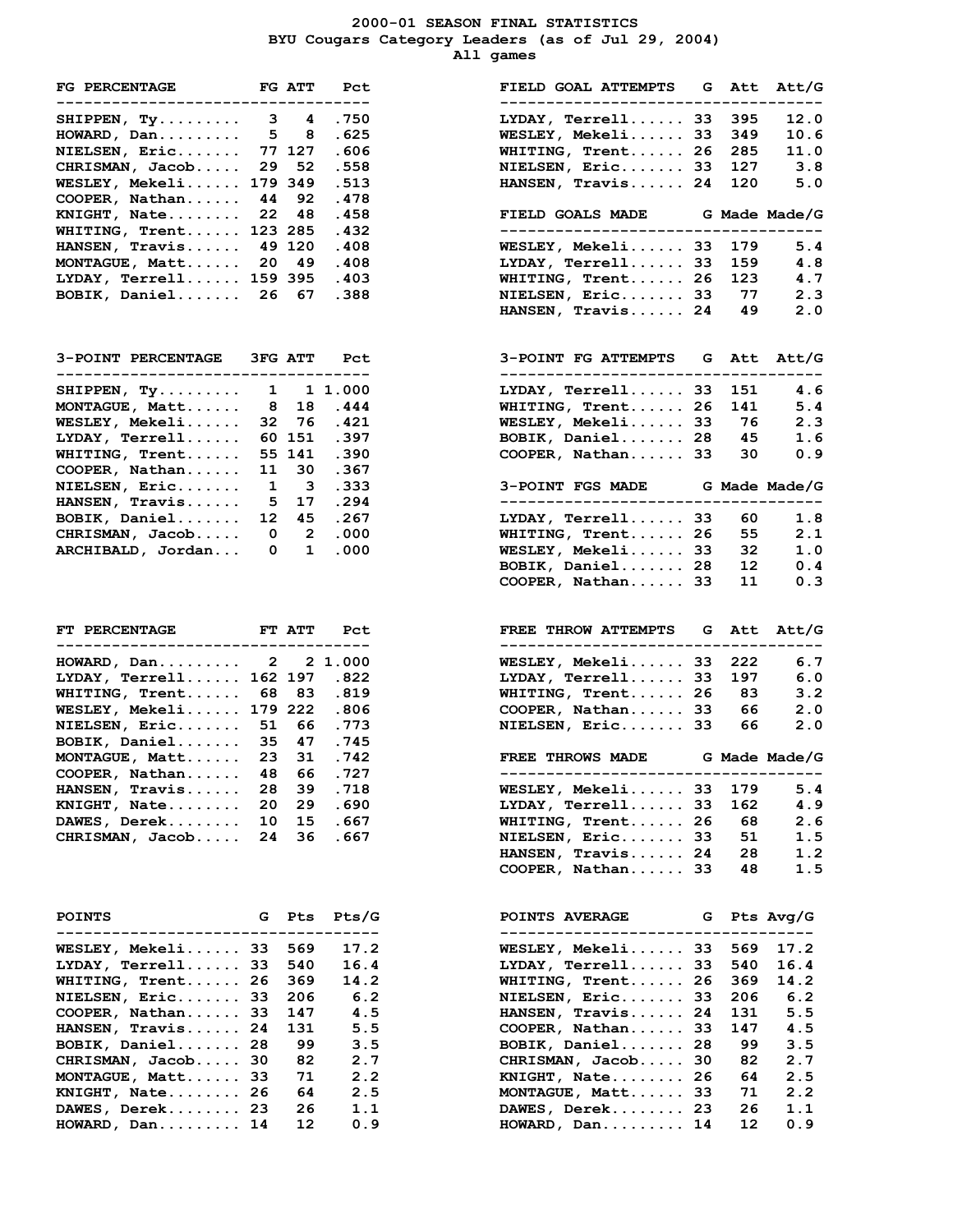#### **2000-01 SEASON FINAL STATISTICS BYU Cougars Category Leaders (as of Jul 29, 2004) All games**

| <b>REBOUNDS</b><br>-----------------------                  |         |       | G Reb Reb/<br>-----         |
|-------------------------------------------------------------|---------|-------|-----------------------------|
| WESLEY, Mekeli 33 181 5.                                    |         |       |                             |
| <b>NIELSEN, Eric 33 127</b>                                 |         |       | 3.                          |
|                                                             |         |       | 3.                          |
| COOPER, Nathan 33 127<br>LYDAY, Terrell 33 92               |         |       | 2.                          |
| WHITING, Trent 26 83 3.                                     |         |       |                             |
| REBOUND AVERAGE G Reb Avg/<br>----------------              |         |       |                             |
| WESLEY, Mekeli 33 181 5.                                    |         |       |                             |
|                                                             |         |       | 3.                          |
| NIELSEN, Eric 33 127<br>COOPER, Nathan 33 127               |         |       | 3.                          |
| WHITING, Trent 26 83 3.                                     |         |       |                             |
| HANSEN, Travis 24 73 3.                                     |         |       |                             |
| OFFENSIVE REBOUNDS G No. Avg/<br>--------------------       | . .     |       |                             |
| WESLEY, Mekeli 33 52 1.                                     |         |       |                             |
| <b>NIELSEN, Eric 33 39</b>                                  |         |       | $1$ .                       |
| COOPER, Nathan 33 34                                        |         |       | 1.                          |
| HANSEN, Travis 24                                           |         | 24    | 1.                          |
| $KNIGHT$ , $Nate$ 26 21                                     |         |       | $\mathbf 0$ .               |
| DEFENSIVE REBOUNDS G No. Avg/<br>--------------------       | $- - -$ |       |                             |
| WESLEY, Mekeli 33 129 3.                                    |         |       |                             |
|                                                             |         |       | 2.                          |
| COOPER, Nathan 33 93<br>NIELSEN, Eric 33 88                 |         |       | 2.                          |
| LYDAY, Terrell $33$ 72 2.                                   |         |       |                             |
| WHITING, Trent 26 71 2.                                     |         |       |                             |
| <b>FOULS</b>                                                |         |       | G No. Per/                  |
| .                                                           |         |       |                             |
| NIELSEN, Eric 33                                            |         | 110   | $\overline{\phantom{a}}$ 3. |
| WESLEY, Mekeli 33 104                                       |         |       | 3.                          |
| $LYDAY$ , Terrell 33 82                                     |         |       | 2.                          |
| $KNIGHT, Rate 26$                                           |         | 70    | 2.                          |
| COOPER, Nathan 33 68                                        |         |       | 2.                          |
| <b>FOULOUTS</b><br>. _ _ _ _ _ _ _ _ .<br>. _ _ _ _ _ _ _ . |         | G No. |                             |
| NIELSEN, Eric                                               | 33      | 9     |                             |
| KNIGHT, Nate                                                | 26      | 4     |                             |
| HANSEN, Travis                                              | 24      | з     |                             |
| WHITING, Trent                                              | 26      | 2     |                             |
| HOWARD, Dan                                                 | 14      | 1     |                             |
| COOPER, Nathan                                              | 33      | 1     |                             |
| LYDAY, Terrell                                              | 33      | 1     |                             |
| WESLEY, Mekeli                                              | 33      | 1     |                             |
| CHRISMAN, Jacob                                             | 30      | 1     |                             |

| <b>REBOUNDS</b>                 | G Reb | Reb/G | <b>ASSISTS</b><br>------------------- |          | G No. | A/G   |
|---------------------------------|-------|-------|---------------------------------------|----------|-------|-------|
| <b>WESLEY, Mekeli 33</b>        | 181   | 5.5   | MONTAGUE, Matt 33                     |          | 97    | 2.9   |
| NIELSEN, Eric 33                | 127   | 3.8   | LYDAY, Terrell 33                     |          | 66    | 2.0   |
| COOPER, Nathan 33               | 127   | 3.8   | WHITING, Trent                        | 26       | 61    | 2.3   |
| LYDAY, Terrell 33               | 92    | 2.8   | WESLEY, Mekeli 33                     |          | 45    | 1.4   |
| <b>WHITING, Trent 26</b>        | 83    | 3.2   | COOPER, Nathan 33                     |          | 43    | 1.3   |
| <b>REBOUND AVERAGE</b>          | G Reb | Avq/G | <b>STEALS</b><br>---------------      | G        | No.   | S/G   |
| <b>WESLEY, Mekeli 33</b>        | 181   | 5.5   | $LYDAY$ , $Terrell$ 33                |          | 37    | 1.1   |
| NIELSEN, Eric 33                | 127   | 3.8   | WHITING, Trent 26                     |          | 36    | 1.4   |
| COOPER, Nathan 33               | 127   | 3.8   | MONTAGUE, Matt                        | 33       | 32    | 1.0   |
| <b>WHITING, Trent 26</b>        | - 83  | 3.2   | COOPER, Nathan 33                     |          | 20    | 0.6   |
| <b>HANSEN, Travis 24</b>        | 73    | 3.0   | WESLEY, Mekeli 33                     |          | 19    | 0.6   |
| <b>OFFENSIVE REBOUNDS G No.</b> |       | Avq/G | <b>BLOCKED SHOTS</b><br><b>G</b>      |          | No.   | Blk/G |
| <b>WESLEY, Mekeli 33</b>        | 52    | 1.6   | WESLEY, Mekeli 33                     |          | 27    | 0.8   |
| NIELSEN, Eric 33                | 39    | 1.2   | NIELSEN, Eric 33                      |          | 18    | 0.5   |
| COOPER, Nathan 33               | 34    | 1.0   | KNIGHT, Nate 26                       |          | 14    | 0.5   |
| HANSEN, Travis 24               | 24    | 1.0   | LYDAY, Terrell 33                     |          | 13    | 0.4   |
| KNIGHT, Nate 26                 | 21    | 0.8   | WHITING, Trent 26                     |          | 10    | 0.4   |
| <b>DEFENSIVE REBOUNDS</b>       | G No. | Avq/G | <b>MINUTES</b>                        | G        | No.   | Min/G |
| <b>WESLEY, Mekeli 33</b>        | 129   | 3.9   | LYDAY, Terrell 33 1082                |          |       | 32.8  |
| COOPER, Nathan 33               | 93    | 2.8   | WESLEY, Mekeli 33                     |          | 987   | 29.9  |
| NIELSEN, Eric 33                | 88    | 2.7   | WHITING, Trent 26                     |          | 910   | 35.0  |
| LYDAY, Terrell 33               | 72    | 2.2   | NIELSEN, Eric 33                      |          | 744   | 22.5  |
| <b>WHITING, Trent 26</b>        | 71    | 2.7   | COOPER, Nathan 33                     |          | 710   | 21.5  |
| FOULS                           | G No. | Per/G | <b>TURNOVERS</b>                      | <b>G</b> | No.   | TO/G  |
| NIELSEN, Eric 33                | 110   | 3.3   | WESLEY, Mekeli 33                     |          | 77    | 2.3   |
| <b>WESLEY, Mekeli 33</b>        | 104   | 3.2   | $LYDAY$ , Terrell 33                  |          | 76    | 2.3   |
| LYDAY, Terrell 33               | 82    | 2.5   | NIELSEN, Eric 33                      |          | 52    | 1.6   |
| KNIGHT, Nate 26                 | 70    | 2.7   | WHITING, Trent 26                     |          | 49    | 1.9   |
| COOPER, Nathan 33               | 68    | 2.1   | MONTAGUE, Matt 33                     |          | 47    | 1.4   |
| <b>MAIL AIRS</b>                |       |       |                                       |          |       |       |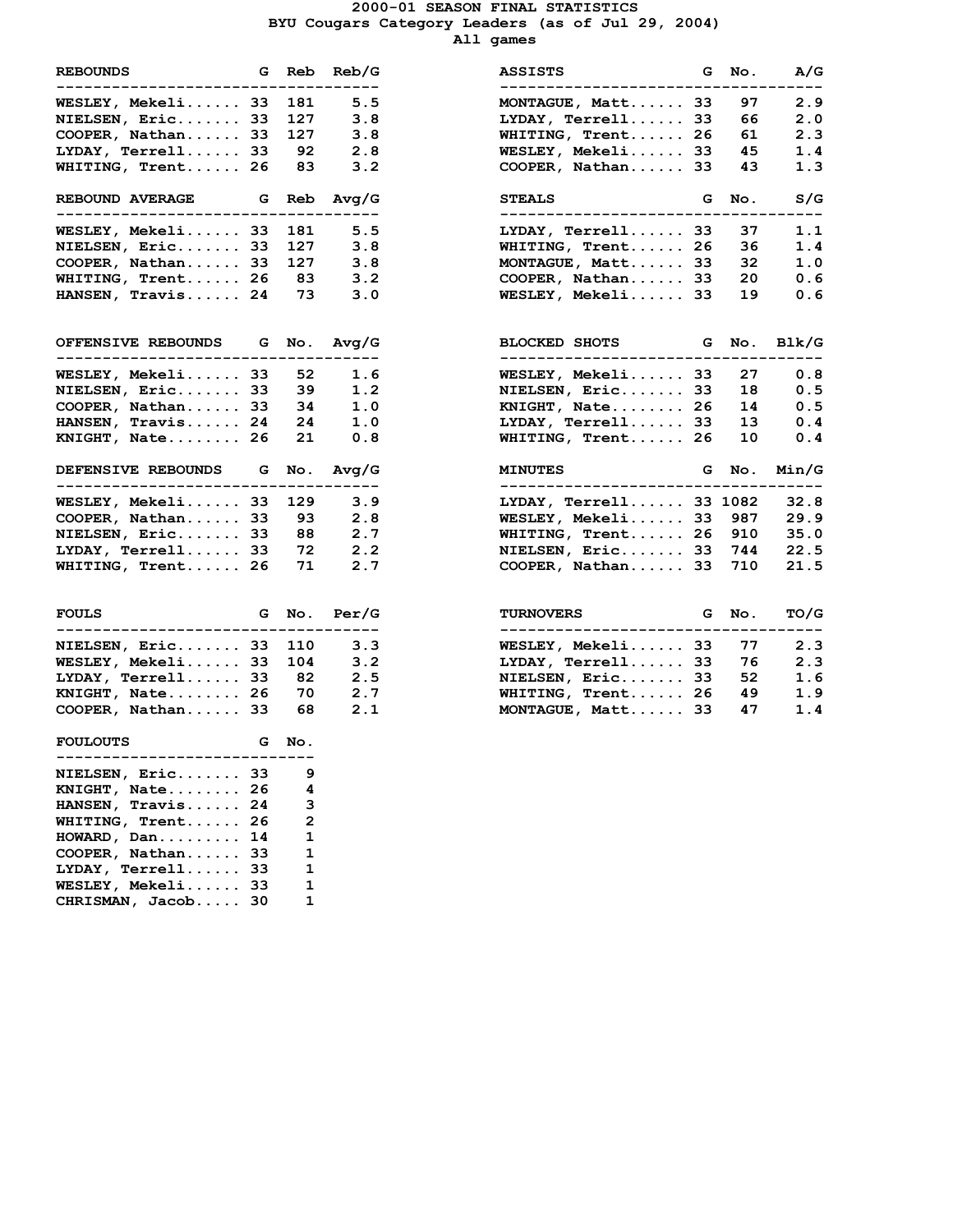## **2000-01 SEASON FINAL STATISTICS BYU Cougars Overall/Conference Statistics (as of Jul 29, 2004) All games**

| <b>SUMMARY</b>                             | -----------------OVERALL STATISTICS----------------- <br>GP-GS Min/G |              | $FG\%$       | 3PT          | $FT\%$         |                         |            |             |                | R/G A/G STL BLK PTS/G | GP-GS Min/G             | ---------------CONFERENCE STATISTICS-------------- | FG <sub>8</sub> | $3PT$ %      |              |                         |                |               |                         | FT% R/G A/G STL BLK PTS/G |
|--------------------------------------------|----------------------------------------------------------------------|--------------|--------------|--------------|----------------|-------------------------|------------|-------------|----------------|-----------------------|-------------------------|----------------------------------------------------|-----------------|--------------|--------------|-------------------------|----------------|---------------|-------------------------|---------------------------|
|                                            |                                                                      |              |              |              |                |                         |            |             |                |                       |                         |                                                    |                 |              |              |                         |                |               |                         |                           |
| WESLEY, Mekeli 33-33                       |                                                                      | 29.9         | .513         | .421         | .806           | 5.5                     | 1.4        | 19          | 27             | 17.2                  | $14 - 14$               | 30.1                                               | .507            | .400         | . 796        | 5.4                     | 1.3            | 5             | 10                      | 17.0                      |
| $LYDAY$ , Terrell 33-33                    |                                                                      | 32.8         | .403         | .397         | .822           | 2.8                     | 2.0        | 37          | 13             | 16.4                  | $14 - 14$               | 33.1                                               | .405            | .390         | .809         | 2.9                     | 2.4            | 21            | 6                       | 16.8                      |
| WHITING, Trent 26-25                       |                                                                      | 35.0         | .432         | .390         | .819           | 3.2                     | 2.3        | 36          | 10             | 14.2                  | $14 - 13$               | 34.9                                               | .417            | .392         | .886         | 3.6                     | 2.3            | 26            | 4                       | 13.9                      |
| <b>NIELSEN, Eric 33-27</b>                 |                                                                      | 22.5         | .606         | . 333        | .773           | 3.8                     | 0.6        | 11          | 18             | 6.2                   | $14 - 13$               | 23.2                                               |                 | .6601.000    | .842         | 3.8                     | 0.4            | 6             | 13                      | 6.2                       |
| HANSEN, Travis 24-9                        |                                                                      | 16.6         | .408         | .294         | .718           | 3.0                     | 1.1        | 15          | 4              | 5.5                   | $5 - 4$                 | 19.4                                               | .452            | .000         | .800         | 3.8                     | 1.8            | 6             | $\Omega$                | 7.2                       |
| COOPER, Nathan 33-20                       |                                                                      | 21.5         | .478         | .367         | .727           | 3.8                     | 1.3        | 20          | 4              | 4.5                   | $14 - 8$                | 22.9                                               | .463            | .235         | .758         | 3.8                     | 1.7            | 10            | 0                       | 4.8                       |
| BOBIK, Daniel 28-0                         |                                                                      | 10.4         | .388         | .267         | .745           | 1.4                     | 0.9        | 17          | $\overline{2}$ | 3.5                   | $13 - 0$                | 10.2                                               | .346            | .188         | .737         | 1.5                     | 0.9            | 8             | 1                       | 2.7                       |
| CHRISMAN, Jacob 30-0                       |                                                                      | 9.2          | .558         | .000         | .667           | 1.8                     | 0.5        | 5           | 3              | 2.7                   | $13 - 0$                | 7.5                                                | .600            | .000         | .375         | 1.8                     | 0.7            | 1             | $\mathbf{1}$<br>9       | 1.6                       |
| KNIGHT, Nate 26-5                          |                                                                      | 11.4         | .458         | .000         | .690           | 2.5                     | 0.2        | 8           | 14             | 2.5                   | $14 - 1$                | 10.8                                               | .458            | .000         | .500         | 2.4                     | 0.2            | 7             |                         | 2.1                       |
| MONTAGUE, Matt 33-12                       |                                                                      | 19.9         | .408<br>.364 | .444<br>.000 | .742           | 1.8                     | 2.9        | 32          | 1              | 2.2                   | $14 - 3$                | 14.3<br>7.6                                        | .250            | .250<br>.000 | .875<br>.500 | 1.1<br>1.2              | 1.4            | 7             | 0                       | 1.1                       |
| DAWES, Derek 23-1                          |                                                                      | 6.7<br>3.5   | .625         | .000         | .667<br>1.000  | 2.0<br>0.6              | 0.1<br>0.0 | 1<br>0      | 8<br>4         | 1.1<br>0.9            | $9 - 0$<br>5-0          | 3.8                                                | .250            | .000         | .000         | 0.8                     | 0.2<br>0.0     | 1<br>0        | 1<br>1                  | 0.6<br>0.4                |
| HOWARD, Dan 14-0                           |                                                                      | 2.2          |              | .750 1.000   | .000           | 0.7                     | 0.3        | 1           | O              | 0.6                   | 4-0                     | 2.3                                                | . 333           | .500 1.000   | .000         | 0.8                     | 0.0            | 1             | 0                       | 0.8                       |
| SHIPPEN, Ty 12-0<br>ARCHIBALD, Jordan 11-0 |                                                                      | 1.7          | .000         | .000         | .500           | 0.0                     | 0.1        | 1           | 0              | 0.1                   | $5 - 0$                 | 1.4                                                | .000            | .000         | .000         | 0.0                     | 0.0            | 0             | 0                       | 0.0                       |
| Total 33                                   |                                                                      |              | .459         | .381         |                | .780 31.9 12.5 203 108  |            |             |                | 70.4                  | 14                      |                                                    | .452            | .365         |              |                         | .783 31.4 11.9 | 99            | 46                      | 69.2                      |
| Opponents 33                               |                                                                      |              | .414         | . 323        |                | .703 31.6 10.6 193      |            |             | 98             | 62.7                  | 14                      |                                                    | .417            | .327         |              |                         | .715 30.4 11.6 | 84            | 44                      | 61.4                      |
|                                            |                                                                      |              |              |              |                |                         |            |             |                |                       |                         |                                                    |                 |              |              |                         |                |               |                         |                           |
|                                            | ----------------OVERALL STATISTICS-----------------                  |              |              |              |                |                         |            |             |                |                       |                         | ---------------CONFERENCE STATISTICS-------------- |                 |              |              |                         |                |               |                         |                           |
| <b>SCORING</b>                             | $FG-FGA$                                                             |              | $_{\rm FG8}$ | 3FG-FGA 3PT% |                |                         | $FT-FTA$   |             |                | FT% PTS PTS/G         | <b>FG-FGA</b>           | $FG\%$                                             |                 | 3FG-FGA 3PT% |              | $FT-FTA$                |                | FT%           |                         | PTS PTS/G                 |
| <b>WESLEY, Mekeli</b>                      | 179-349                                                              | .513         |              | $32 - 76$    | .421           | 179-222                 |            | .806        | 569            | 17.2                  | 73-144                  | .507                                               |                 | $18 - 45$    | .400         | 74-93                   |                | . 796         | 238                     | 17.0                      |
| $LYDAY$ , $Terrell$                        | 159-395                                                              | .403         |              | 60-151.397   |                | 162-197                 |            | .822        | 540            | 16.4                  | 70-173                  | .405                                               |                 | $23 - 59$    | .390         | $72 - 89$               |                | .809          | 235                     | 16.8                      |
| WHITING, Trent                             | 123-285                                                              | .432         |              | 55-141.390   |                | 68-83                   |            | .819        | 369            | 14.2                  | 63-151                  | .417                                               |                 | $29 - 74$    | .392         | $39 - 44$               |                | .886          | 194                     | 13.9                      |
| NIELSEN, Eric                              | $77 - 127$                                                           | .606         |              | $1 - 3$      | .333           | $51 - 66$               |            | . 773       | 206            | 6.2                   | $35 - 53$               | .660                                               |                 | $1 - 1$      | 1.000        | $16 - 19$               |                | .842          | 87                      | 6.2                       |
| HANSEN, Travis                             | $49 - 120$                                                           | .408         |              | $5 - 17$     | .294           | $28 - 39$               |            | .718        | 131            | 5.5                   | $14 - 31$               | .452                                               |                 | $0 - 1$      | .000         | $8 - 10$                |                | .800          | 36                      | 7.2                       |
| COOPER, Nathan                             | $44 - 92$                                                            | .478         |              | $11 - 30$    | .367           | $48 - 66$               |            | .727        | 147            | 4.5                   | $19 - 41$               | .463                                               |                 | $4 - 17$     | .235         | $25 - 33$               |                | .758          | 67                      | 4.8                       |
| BOBIK, Daniel                              | 26–67                                                                | .388         |              | $12 - 45$    | .267           | $35 - 47$               |            | .745        | 99             | 3.5                   | $9 - 26$                | .346                                               |                 | 3-16         | .188         | $14 - 19$               |                | .737          | 35                      | 2.7                       |
| CHRISMAN, Jacob                            | $29 - 52$                                                            | .558         |              | $0 - 2$      | .000           | $24 - 36$               |            | . 667       | 82             | 2.7                   | $9 - 15$                | .600                                               |                 | $0 - 0$      | .000         | $3 - 8$                 |                | .375          | 21                      | 1.6                       |
| KNIGHT, Nate                               | 22-48                                                                | .458         |              | 0-0          | .000           | $20 - 29$               |            | .690        | 64             | 2.5                   | $11 - 24$               | .458                                               |                 | $0 - 0$      | .000         | $8 - 16$                |                | .500          | 30                      | 2.1                       |
| MONTAGUE, Matt                             | $20 - 49$                                                            | .408         |              | 8-18         | .444           | $23 - 31$               |            | .742        | 71             | 2.2                   | $4 - 16$                | .250                                               |                 | $1 - 4$      | .250         | $7 - 8$                 |                | . 875         | 16                      | 1.1                       |
| DAWES, Derek                               | $8 - 22$                                                             | .364         |              | 0-0          | .000           | $10 - 15$               |            | . 667       | 26             | 1.1                   | $2 - 8$                 | .250                                               |                 | $0 - 0$      | .000         | $1 - 2$                 |                | .500          | 5                       | 0.6                       |
| HOWARD, Dan                                | $5 - 8$                                                              | .625         |              | 0-0          | .000           | $2 - 2$                 |            | 1.000       | 12             | 0.9                   | $1 - 3$                 | .333                                               |                 | $0 - 0$      | .000         | $0 - 0$                 |                | .000          | $\overline{\mathbf{2}}$ | 0.4                       |
| SHIPPEN, Ty                                | $3 - 4$                                                              | .750         |              | $1 - 1$      | 1.000          | $0 - 0$                 |            | .000        | 7              | 0.6                   | $1 - 2$                 | .500                                               |                 | $1 - 1$      | 1.000        | $0 - 0$                 |                | .000          | з                       | 0.8                       |
| ARCHIBALD, Jordan                          | $0 - 2$                                                              | .000         |              | $0 - 1$      | .000           | $1 - 2$                 |            | .500        | 1              | 0.1                   | $0 - 1$                 | .000                                               |                 | $0 - 1$      | .000         | $0 - 0$                 |                | .000          | $\mathbf 0$             | 0.0                       |
| Total                                      | 744-1620                                                             | .459         |              | 185-485      | .381           | 651-835                 |            | .780        | 2324           | 70.4                  | $311 - 688$             | .452                                               |                 | 80-219       | .365         | 267-341                 |                | .783          | 969                     | 69.2                      |
| Opponents                                  |                                                                      | 685-1656.414 |              | 160-495.323  |                | 539-767                 |            |             | .703 2069      | 62.7                  | 281-674                 | .417                                               |                 | 70-214       | .327         | 228-319                 |                | .715          | 860                     | 61.4                      |
|                                            | ----------------OVERALL STATISTICS------------------                 |              |              |              |                |                         |            |             |                |                       |                         | ----------------CONFERENCE STATISTICS              |                 |              |              |                         |                | ------------- |                         |                           |
| <b>TOTALS</b>                              | O-REB D-REB TOTAL                                                    |              |              | PF           | FO             | А                       | то         | A/TO Hi Pts |                |                       |                         | O-REB D-REB TOTAL                                  |                 | PF           | FO           | А                       | то             | A/TO Hi Pts   |                         |                           |
| WESLEY, Mekeli                             | 52                                                                   | 129          | 181          | 104          | 1              | 45                      | 77         | 0.6         |                | 30                    | 23                      | 53                                                 | 76              | 46           | 0            | 18                      | 30             | 0.6           |                         | 29                        |
| $LYDAY$ , $Terrell$                        | 20                                                                   | 72           | 92           | 82           | 1              | 66                      | 76         | 0.9         |                | 32                    | 10                      | 30                                                 | 40              | 35           | 1            | 33                      | 28             | 1.2           |                         | 26                        |
| WHITING, Trent                             | 12                                                                   | 71           | 83           | 65           | $\overline{2}$ | 61                      | 49         | 1.2         |                | 26                    | 8                       | 43                                                 | 51              | 37           | 1            | 32                      | 25             | 1.3           |                         | 26                        |
| NIELSEN, Eric                              | 39                                                                   | 88           | 127          | 110          | 9              | 21                      | 52         | 0.4         |                | 16                    | 18                      | 35                                                 | 53              | 56           | 5            | 6                       | 23             | 0.3           |                         | 16                        |
| HANSEN, Travis                             | 24                                                                   | 49           | 73           | 49           | 3              | 27                      | 17         | 1.6         |                | 12                    | 7                       | 12                                                 | 19              | 11           | 1            | 9                       | 6              | 1.5           |                         | 10                        |
| COOPER, Nathan                             | 34                                                                   | 93           | 127          | 68           | 1              | 43                      | 37         | 1.2         |                | 11                    | 9                       | 44                                                 | 53              | 24           | 0            | 24                      | 14             | 1.7           |                         | 11                        |
| BOBIK, Daniel                              | 3                                                                    | 36           | 39           | 28           | 0              | 26                      | 26         | 1.0         |                | 16                    | $\overline{2}$          | 18                                                 | 20              | 14           | 0            | 12                      | 10             | 1.2           |                         | 6                         |
| CHRISMAN, Jacob                            | 20                                                                   | 34           | 54           | 45           | 1              | 15                      | 31         | 0.5         |                | 15                    | 5                       | 18                                                 | 23              | 16           | 0            | 9                       | 11             | 0.8           |                         | 4                         |
| KNIGHT, Nate                               | 21                                                                   | 45           | 66           | 70           | 4              | 6                       | 22         | 0.3         |                | $7\phantom{.0}$       | 10                      | 24                                                 | 34              | 39           | 1            | з                       | 13             | 0.2           |                         | 7                         |
| MONTAGUE, Matt                             | 4                                                                    | 54           | 58           | 30           | 0              | 97                      | 47         | 2.1         |                | 12                    | $\overline{\mathbf{2}}$ | 13                                                 | 15              | 7            | 0            | 19                      | 8              | 2.4           |                         | 3                         |
| DAWES, Derek                               | 19                                                                   | 27           | 46           | 25           | 0              | $\overline{\mathbf{2}}$ | 9          | 0.2         |                | 6                     | 7                       | 4                                                  | 11              | 5            | 0            | $\overline{\mathbf{2}}$ | 3              | 0.7           |                         | 3                         |
| HOWARD, Dan                                | 5                                                                    | з            | 8            | 11           | 1              | 0                       | 1          | 0.0         |                | 4                     | 2                       | $\overline{2}$                                     | 4               | 2            | 0            | 0                       | 1              | 0.0           |                         | 2                         |
| SHIPPEN, Ty                                | 1                                                                    | 7            | 8            | 3            | 0              | 4                       | з          | 1.3         |                | 4                     | 1                       | $\overline{2}$                                     | 3               | $\mathbf 0$  | $\mathbf 0$  | $\Omega$                | 1              | 0.0           |                         | 3                         |
| ARCHIBALD, Jordan                          | 0                                                                    | 0            | $\mathbf 0$  | $\mathbf 0$  | 0              | $\mathbf{1}$            | з          | 0.3         |                | 1                     | $\mathbf 0$             | $\mathbf 0$                                        | 0               | $\mathbf 0$  | $\mathbf 0$  | 0                       | 1              | 0.0           |                         | 0                         |
| Total                                      | 292                                                                  | 760          | 1052         | 691          | 23             | 414                     | 454        | 0.9         | 100            |                       | 121                     | 318                                                | 439             | 292          | 9            | 167                     | 177            | 0.9           |                         | 91                        |
| Opponents                                  | 344                                                                  | 699          | 1043         | 709          |                | 351                     | 495        | 0.7         |                | 85                    | 126                     | 300                                                | 426             | 283          | 11           | 163                     | 203            | 0.8           |                         | 85                        |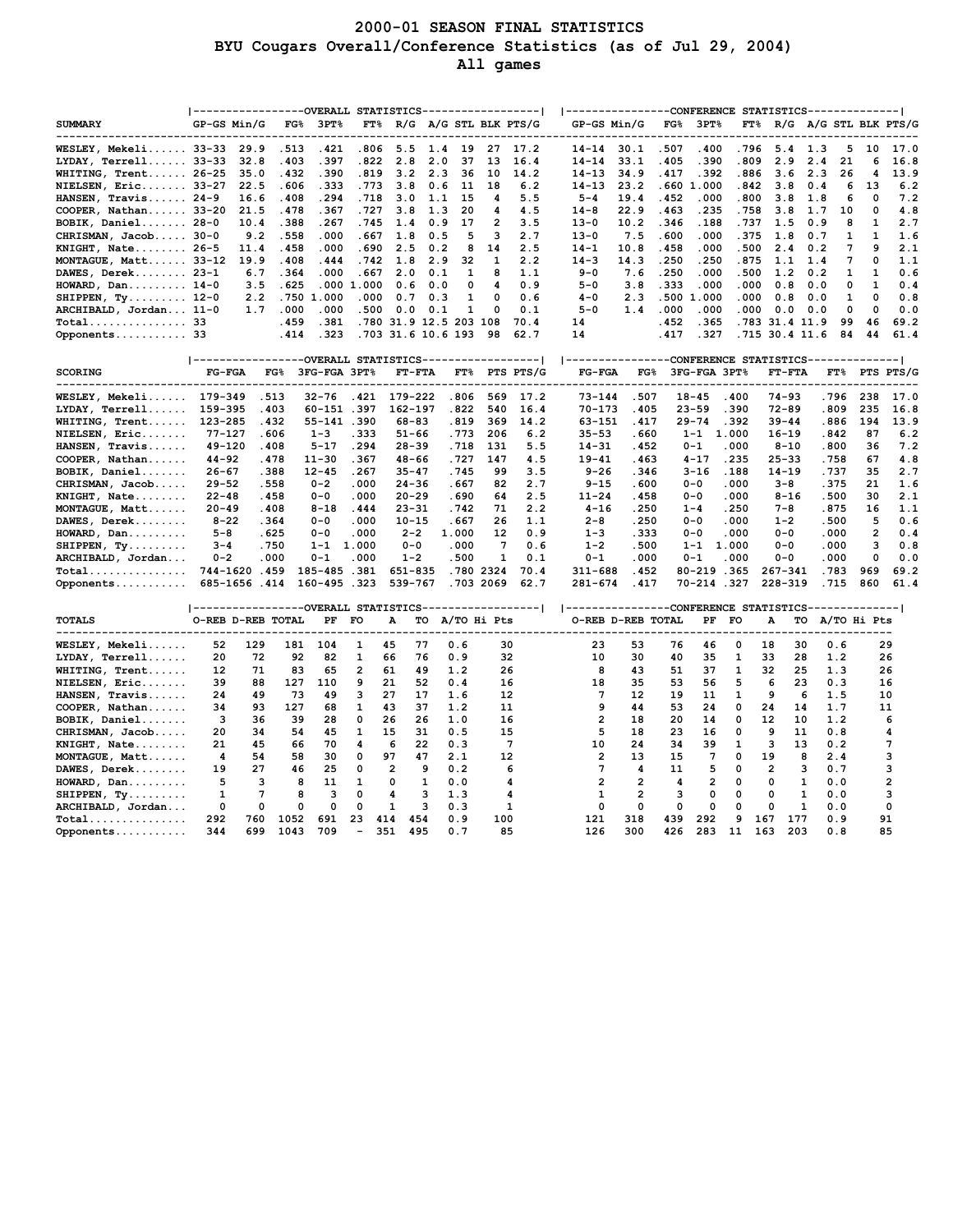## **2000-01 SEASON FINAL STATISTICS BYU Cougars Team Game-by-Game (as of Jul 29, 2004) All games**

#### **TEAM STATISTICS**

|                                |                 |           |     | ---TOTAL---   --3-PTRS--             |         |                                               |       |                |       |    |     | ----REBOUNDS---- |                                            |    |    |      |                |    |             |                        |
|--------------------------------|-----------------|-----------|-----|--------------------------------------|---------|-----------------------------------------------|-------|----------------|-------|----|-----|------------------|--------------------------------------------|----|----|------|----------------|----|-------------|------------------------|
| Opponent                       | Date            | Score     | W/L | FG-FGA                               |         | Pct 3FG-FGA Pct FT-FTA Pct Off Def Tot Avg PF |       |                |       |    |     |                  |                                            |    |    |      |                |    |             | A TO Blk Stl Pts---Avg |
| <b>ELON COLLEGE</b>            | 11/21/00 100-63 |           | M   | 34-48                                | .708    | $7 - 14$                                      | .500  | $25 - 35$      | .714  | 9  | 32  |                  | 41 41.0                                    | 22 | 22 | - 16 | 6              | 7  |             | 100 100.0              |
| SANTA BARBARA                  | $11 - 25 - 00$  | 67-53     | M   | $22 - 51$                            | . 431   | $7 - 16$                                      | .438  | $16 - 25$      | .640  | 9  | 25  |                  | 34 37.5                                    | 21 | 14 | 17   | 8              | 5  | 67          | 83.5                   |
| at Univ. of San Franc 11/30/00 |                 | $70 - 80$ | L   | $21 - 54$                            | .389    | $3 - 19$                                      | . 158 | $25 - 29$      | .862  | 15 | 12  |                  | 27 34.0                                    | 29 | 15 | 10   | 3              | 4  | 70          | 79.0                   |
| at Arizona State               | $12 - 02 - 00$  | $52 - 80$ | L   | $15 - 59$                            | .254    | $4 - 17$                                      | . 235 | $18 - 29$      | . 621 | 14 | 26  |                  | 40 35.5                                    | 25 | 8  | 17   | 2              | 3  | 52          | 72.2                   |
| FLORIDA INTERNATIONAL 12/07/00 |                 | $78 - 50$ | M   | $28 - 50$                            | .560    | $7 - 15$                                      | . 467 | $15 - 21$      | .714  | 13 | 20  |                  | 33 35.0                                    | 11 | 16 | 11   | 1              | 6  | 78          | 73.4                   |
| vs Rice                        | 12/09/00        | $59 - 49$ | M   | $22 - 46$                            | .478    | $3 - 13$                                      | .231  | $12 - 14$      | .857  | 5  | 26  |                  | 31 34.3                                    | 17 | 12 | 11   | 5              | 4  | 59          | 71.0                   |
| SOUTHERN UTAH UNIVERS 12/14/00 |                 | $58 - 52$ | W   | $10 - 31$                            | .323    | $3 - 12$                                      | .250  | $35 - 46$      | .761  | 8  | 23  |                  | 31 33.9                                    | 20 | 6  | 20   | 5              | 7  | 58          | 69.1                   |
| UTAH STATE UNIVERSITY 12/16/00 |                 | 69-67     | W   | $23 - 48$                            | .479    | $7 - 13$                                      | .538  | $16 - 21$      | .762  | 9  | 16  |                  | 25 32.8                                    | 21 | 16 | -11  | 0              | 4  | 69          | 69.1                   |
| vs Boise State Bronco 12/21/00 |                 | 83-67     | W   | $24 - 45$                            | .533    | $9 - 15$                                      | .600  | $26 - 31$      | .839  | 8  | 24  |                  | 32 32.7                                    | 23 | 10 | 17   | 2              | 7  | 83          | 70.7                   |
| vs Iowa State Cyclone 11/22/00 |                 | 71-77     | L   | $24 - 56$                            | . 429   | $4 - 16$                                      | .250  | $19 - 25$      | .760  | 8  | 19  |                  | 27 32.1                                    | 25 | 6  | 16   | 1              | 6  | 71          | 70.7                   |
| vs Southern Califonia 12/23/00 |                 | 67-70     | L   | $23 - 50$                            | .460    | $4 - 13$                                      | .308  | $17 - 20$      | .850  | 8  | 23  |                  | 31 32.0                                    | 28 | 11 | 16   | 2              | 3  | 67          | 70.4                   |
| at Weber State Univer 12-28-00 |                 | 84-75     | M   | $26 - 53$                            | .491    | $2 - 6$                                       | . 333 | $30 - 32$      | .938  | 5  | 25  |                  | 30 31.8                                    | 22 | 15 | 15   | $\overline{2}$ | 4  | 84          | 71.5                   |
| <b>SOUTH ALABAMA</b>           | 12/30/00        | $64 - 42$ | M   | $22 - 56$                            | .393    | $6 - 17$                                      | . 353 | $14 - 18$      | .778  | 14 | 26  |                  | 40 32.5                                    | 19 | 17 | 17   | 2              | 11 | 64          | 70.9                   |
| <b>IDAHO VANDALS</b>           | 01/02/01        | $75 - 47$ | M   | $23 - 48$                            | .479    | $4 - 9$                                       | . 444 | $25 - 32$      | .781  | 10 | 30  |                  | 40 33.0                                    | 20 | 13 | 15   | 4              | 8  | 75          | 71.2                   |
| TEXAS A & M-CORPUS CH 01/06/01 |                 | 84-68     | M   | $28 - 57$                            | . 491   | $6 - 17$                                      | .353  | $22 - 30$      | .733  | 11 | 35  |                  | 4633.9                                     | 16 | 19 | 18   | 7              | 10 | 84          | 72.1                   |
| SAN DIEGO STATE UNIVE 01/13/01 |                 | $79 - 50$ | M   | $32 - 63$                            | .508    | $13 - 26$                                     | .500  | $2 - 4$        | .500  | 12 | 29  |                  | 41 34.3                                    | 15 | 20 | 12   | $\overline{2}$ | 8  | 79          | 72.5                   |
| NEVADA-LAS VEGAS               | 01/15/01        | $91 - 63$ | M   | $31 - 55$                            | .564    | $6 - 11$                                      | .545  | $23 - 27$      | .852  | 11 | 26  |                  | 37 34.5                                    | 21 | 15 | 15   | 4              | 10 | 91          | 73.6                   |
| at Colorado State Uni 1-20-01  |                 | $55 - 60$ | г   | $20 - 53$                            | .377    | $1 - 16$                                      | .063  | $14 - 19$      | .737  | 6  | 27  |                  | 33 34.4                                    | 26 | 5  | 7    | 3              | 7  | 55          | 72.6                   |
| at WYOMING                     | 1/22/01         | 78-85     | г   | $24 - 56$                            | .429    | $3 - 8$                                       | . 375 | $27 - 36$      | .750  | 8  | 27  |                  | 3534.4                                     | 27 | 10 | 14   | 3              | 10 | 78          | 72.8                   |
| <b>UTAH</b>                    | 01/29/01        | 69-61     | M   | 22-48                                | . 458   | $10 - 19$                                     | .526  | $15 - 23$      | . 652 | 5  | 21  |                  | 26 34.0                                    | 20 | 13 | 14   | 3              | 6  | 69          | 72.7                   |
| AIR FORCE ACADEMY              | 02/01/01        | $62 - 45$ | W   | $22 - 42$                            | .524    | 5-19                                          | .263  | $13 - 17$      | .765  | 10 | 24  |                  | 34 34.0                                    | 20 | 14 | 19   | 4              | 8  | 62          | 72.1                   |
| NEW MEXICO                     | 02/03/01        | $65 - 49$ | W   | $17 - 37$                            | .459    | $5 - 12$                                      | .417  | $26 - 33$      | .788  | 3  | 24  |                  | 27 33.7                                    | 17 | 6  | 15   | 3              | 10 | 65          | 71.8                   |
| at UNLV Runnin' Rebel 02/10/01 |                 | $56 - 68$ | L   | $18 - 53$                            | .340    | $3 - 12$                                      | .250  | $17 - 22$      | .773  | 7  | 28  |                  | 35 33.7                                    | 24 | 11 | -13  | $\overline{2}$ | 5  | 56          | 71.1                   |
| at San Diego State             | 02/12/01        | 69-66     | W   | $22 - 47$                            | .468    | $6 - 17$                                      | . 353 | $19 - 20$      | .950  | 9  | 17  |                  | 26 33.4                                    | 18 | 12 | 15   | 4              | 11 | 69          | 71.0                   |
| UNIVERSITY OF WYOMING 02/15/01 |                 | 79-63     | M   | $20 - 48$                            | .417    | $6 - 16$                                      | .375  | $33 - 40$      | .825  | 12 | 20  |                  | 32 33.4                                    | 21 | 16 | 14   | 8              | 4  | 79          | 71.4                   |
| COLORADO STATE UNIVER 02/17/01 |                 | $68 - 51$ | M   | $25 - 51$                            | .490    | $9 - 22$                                      | .409  | $9 - 15$       | .600  | 12 | 20  |                  | 32 33.3                                    | 23 | 17 | 12   | 3              | 7  | 68          | 71.2                   |
| at Utah                        | 02/24/01        | 75-82     | г   | $23 - 53$                            | .434    | $7 - 18$                                      | .389  | $22 - 26$      | .846  | 9  | 14  |                  | 23 32.9                                    | 22 | 9  | 9    | 3              | 3  | 75          | 71.4                   |
| at New Mexico Lobos            | $03 - 01 - 01$  | $72 - 67$ | M   | $21 - 52$                            | .404    | $3 - 12$                                      | .250  | $27 - 36$      | .750  | 13 | 24  |                  | 37 33.1                                    | 21 | 9  | 8    | 1              | 5  | 72          | 71.4                   |
| at Air Force                   | $3 - 3 - 01$    | $51 - 50$ | W   | $14 - 30$                            | .467    | $3 - 11$                                      | .273  | $20 - 23$      | .870  | 4  | 17  |                  | 21 32.7                                    | 17 | 10 | 10   | 3              | 5  | 51          | 70.7                   |
| vs Air Force                   | 03/08/01        | $69 - 54$ | M   | $21 - 41$                            | .512    | $9 - 15$                                      | .600  | $18 - 24$      | .750  | 7  | 16  |                  | 23 32.3                                    | 16 | 13 | 9    | 4              | 3  | 69          | 70.6                   |
| vs Wyoming                     | 03/09/01        | $77 - 66$ | M   | $22 - 45$                            | .489    | 9-13                                          | .692  | $24 - 27$      | .889  | 5  | 30  |                  | 35 32.4                                    | 26 | 13 | 14   | 4              | 3  | 77          | 70.8                   |
| vs University of New           | 03/10/01        | $69 - 65$ | W   | $24 - 42$                            | .571    | 6-11                                          | .545  | $15 - 17$      | .882  | 3  | 20  |                  | 23 32.1                                    | 17 | 14 | 14   | 3              | 6  | 69          | 70.8                   |
| vs Cincinnati                  | 03-15-01        | $59 - 84$ | L   | $21 - 52$                            | .404    | $5 - 15$                                      |       | $.333$ $12-18$ | .667  | 10 | -14 |                  | 24 31.9                                    | 21 | 7  | -13  | 1              | 3  | 59          | 70.4                   |
| <b>BYU</b> Cougars             |                 | 2324      |     | 744-1620.459 185-485.381 651-835.780 | ------- |                                               |       |                |       |    |     |                  | 292 760 1052 31.9 691 414 454 108 203 2324 |    |    |      |                |    |             | 70.4                   |
| Opponents                      |                 | 2069      |     | 685-1656.414 160-495.323 539-767.703 |         |                                               |       |                |       |    |     |                  | 344 699 1043 31.6 709 351 495              |    |    |      |                |    | 98 193 2069 | 62.7                   |

**FT Pct: 78.0 Steals/game: 6.2**

**Games played: 33 Rebounds/game: 31.9 Points/game: 70.4 Assists/game: 12.5 FG Pct: 45.9 Turnovers/game: 13.8 3FG Pct: 38.1 Assist/turnover ratio: 0.9 Blocks/game: 3.3**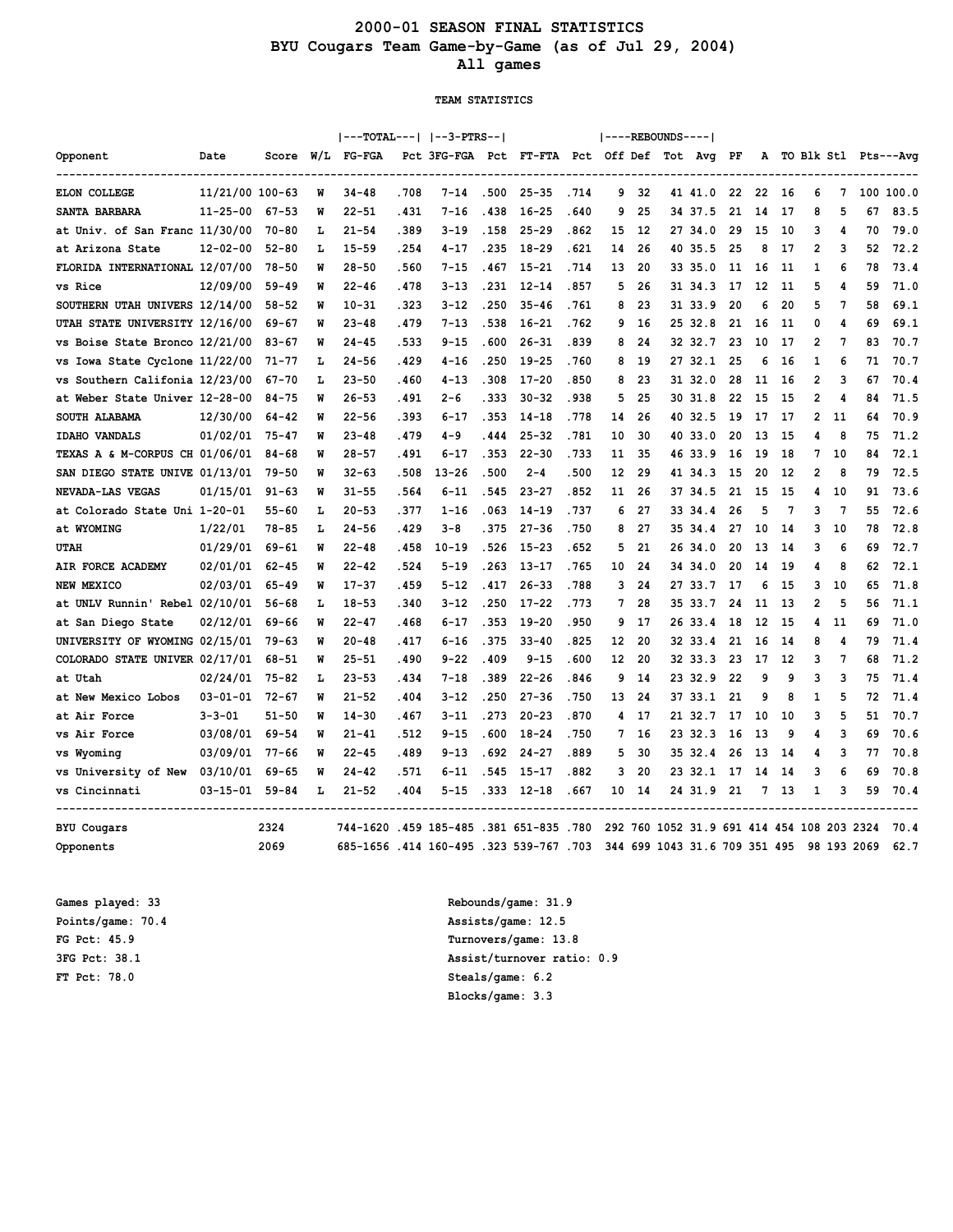## **2000-01 SEASON FINAL STATISTICS BYU Cougars Opponent Game-by-Game (as of Jul 29, 2004) All games**

#### **OPPONENT STATISTICS**

|                                |                 |           |     | ---TOTAL---   --3-PTRS--                |       |                                            |       |           |       |    |     | ----REBOUNDS---- |                                            |     |    |     |                |    |             |                      |
|--------------------------------|-----------------|-----------|-----|-----------------------------------------|-------|--------------------------------------------|-------|-----------|-------|----|-----|------------------|--------------------------------------------|-----|----|-----|----------------|----|-------------|----------------------|
| Opponent                       | Date            | Score     | W/L | <b>FG-FGA</b>                           |       | Pct 3FG-FGA Pct FT-FTA Pct Off Def Tot Avg |       |           |       |    |     |                  |                                            | PF  | А  |     |                |    |             | TO Blk Stl Pts---Avg |
| ELON COLLEGE                   | 11/21/00 100-63 |           | M   | $22 - 60$                               | .367  | 6-21                                       | .286  | $13 - 23$ | .565  | 10 | 14  |                  | 24 24.0                                    | 23  | 9  | -13 | 0              | 5  | 63          | 63.0                 |
| SANTA BARBARA                  | $11 - 25 - 00$  | $67 - 53$ | M   | $15 - 51$                               | .294  | $3 - 14$                                   | . 214 | $20 - 25$ | .800  | 14 | 26  |                  | 40 32.0                                    | 25  | 7  | 22  | 1              | 9  | 53          | 58.0                 |
| at Univ. of San Franc 11/30/00 |                 | $70 - 80$ | L   | $21 - 41$                               | . 512 | 6-9                                        | . 667 | $32 - 40$ | .800  | 10 | 20  |                  | 30 31.3                                    | 23  | 10 | 14  | 4              | 6  | 80          | 65.3                 |
| at Arizona State               | $12 - 02 - 00$  | $52 - 80$ | г   | $29 - 56$                               | .518  | $6 - 12$                                   | .500  | $16 - 22$ | .727  | 6  | 39  |                  | 45 34.8                                    | 28  | 19 | 18  | 5              | 4  | 80          | 69.0                 |
| FLORIDA INTERNATIONAL 12/07/00 |                 | $78 - 50$ | M   | $18 - 43$                               | .419  | $4 - 11$                                   | .364  | $10 - 13$ | .769  | 5  | 13  |                  | 18 31.4                                    | 19  | 8  | 14  | 1              | 9  | 50          | 65.2                 |
| vs Rice                        | 12/09/00        | $59 - 49$ | W   | $15 - 49$                               | .306  | $5 - 15$                                   | .333  | $14 - 17$ | .824  | 10 | 21  |                  | 31 31.3                                    | 17  | 8  | 9   | 3              | 4  | 49          | 62.5                 |
| SOUTHERN UTAH UNIVERS 12/14/00 |                 | $58 - 52$ | W   | $18 - 57$                               | .316  | 3-17                                       | . 176 | $13 - 18$ | .722  | 19 | -19 |                  | 38 32.3                                    | 29  | 9  | 19  | 1              | 9  | 52          | 61.0                 |
| UTAH STATE UNIVERSITY 12/16/00 |                 | 69-67     | M   | $22 - 47$                               | . 468 | $4 - 11$                                   | .364  | $19 - 25$ | .760  | 14 | 19  |                  | 33 32.4                                    | 21  | 12 | 18  | 0              | 4  | 67          | 61.8                 |
| vs Boise State Bronco 12/21/00 |                 | $83 - 67$ | M   | $21 - 51$                               | . 412 | $6 - 17$                                   | . 353 | $19 - 26$ | . 731 | 11 | 15  |                  | 26 31.7                                    | 22  | 7  | 15  | $\overline{2}$ | 3  | 67          | 62.3                 |
| vs Iowa State Cyclone 11/22/00 |                 | 71-77     | г   | $26 - 46$                               | .565  | 5-11                                       | 455   | $20 - 31$ | . 645 | 10 | 26  |                  | 36 32.1                                    | 25  | 12 | 18  | 3              | 8  | 77          | 63.8                 |
| vs Southern Califonia 12/23/00 |                 | $67 - 70$ | г   | $22 - 52$                               | .423  | $2 - 15$                                   | . 133 | $24 - 35$ | .686  | 14 | 20  |                  | 34 32.3                                    | 20  | 8  | 8   | 3              | 8  | 70          | 64.4                 |
| at Weber State Univer 12-28-00 |                 | $84 - 75$ | M   | $26 - 59$                               | .441  | $4 - 19$                                   | .211  | $19 - 27$ | .704  | 12 | 23  |                  | 35 32.5                                    | 23  | 13 | 16  | 2              | 5  | 75          | 65.2                 |
| SOUTH ALABAMA                  | 12/30/00        | $64 - 42$ | M   | $14 - 40$                               | .350  | $3 - 9$                                    | . 333 | $11 - 23$ | .478  | 8  | 22  |                  | 30 32.3                                    | 17  | 7  | 26  | 5              | 7  | 42          | 63.5                 |
| <b>IDAHO VANDALS</b>           | 01/02/01        | $75 - 47$ | M   | $15 - 55$                               | .273  | $4 - 16$                                   | .250  | $13 - 25$ | .520  | 18 | 20  |                  | 38 32.7                                    | 26  | 8  | 18  | 3              | 5  | 47          | 62.3                 |
| TEXAS A & M-CORPUS CH 01/06/01 |                 | 84-68     | W   | $28 - 75$                               | . 373 | $4 - 23$                                   | .174  | $8 - 12$  | . 667 | 15 | 24  |                  | 3933.1                                     | 25  | 13 | 16  | 3              | 8  | 68          | 62.7                 |
| SAN DIEGO STATE UNIVE 01/13/01 |                 | 79-50     | W   | $20 - 54$                               | .370  | $4 - 21$                                   | .190  | $6 - 12$  | .500  | 10 | 20  |                  | 3032.9                                     | 10  | 8  | 15  | 2              | 5  | 50          | 61.9                 |
| NEVADA-LAS VEGAS               | 01/15/01        | $91 - 63$ | M   | $20 - 59$                               | . 339 | $4 - 16$                                   | . 250 | $19 - 24$ | .792  | 15 | 16  |                  | 31 32.8                                    | 21  | 11 | -19 | 3              | 7  | 63          | 61.9                 |
| at Colorado State Uni 1-20-01  |                 | $55 - 60$ | L   | $20 - 48$                               | .417  | 5-15                                       | .333  | $15 - 27$ | .556  | 10 | 31  |                  | 41 33.3                                    | 19  | 10 | 10  | 2              | 3  | 60          | 61.8                 |
| at WYOMING                     | 1/22/01         | 78-85     | L   | $28 - 55$                               | .509  | $5 - 14$                                   | . 357 | $24 - 35$ | . 686 | 8  | 27  |                  | 35 33.4                                    | 23  | 19 | 13  | 6              | 9  | 85          | 63.1                 |
| <b>UTAH</b>                    | 01/29/01        | $69 - 61$ | M   | $20 - 51$                               | .392  | $4 - 12$                                   | .333  | $17 - 24$ | .708  | 14 | 28  |                  | 42 33.8                                    | 23  | 11 | 20  | 2              | 4  | 61          | 63.0                 |
| AIR FORCE ACADEMY              | 02/01/01        | $62 - 45$ | M   | $12 - 40$                               | .300  | 5-16                                       | .313  | $16 - 20$ | .800  | 6  | 12  |                  | 18 33.0                                    | 17  | 7  | 14  | 1              | 13 | 45          | 62.1                 |
| NEW MEXICO                     | 02/03/01        | $65 - 49$ | M   | $17 - 44$                               | .386  | $5 - 19$                                   | . 263 | $10 - 18$ | .556  | 6  | 22  |                  | 28 32.8                                    | 24  | 10 | 18  | 1              | 7  | 49          | 61.5                 |
| at UNLV Runnin' Rebel 02/10/01 |                 | $56 - 68$ | г   | $19 - 50$                               | .380  | $6 - 16$                                   | .375  | $24 - 33$ | .727  | 8  | 31  |                  | 39 33.1                                    | 17  | 15 | 12  | 9              | 7  | 68          | 61.8                 |
| at San Diego State             | 02/12/01        | $69 - 66$ | M   | $23 - 45$                               | .511  | $5 - 11$                                   | .455  | $15 - 16$ | .938  | 6  | 15  |                  | 21 32.6                                    | 18  | 11 | 18  | $\overline{2}$ | 6  | 66          | 62.0                 |
| UNIVERSITY OF WYOMING 02/15/01 |                 | $79 - 63$ | M   | $22 - 52$                               | .423  | $4 - 17$                                   | .235  | $15 - 20$ | .750  | 12 | 20  |                  | 32 32.6                                    | 27  | 15 | 19  | 4              | 6  | 63          | 62.0                 |
| COLORADO STATE UNIVER 02/17/01 |                 | 68-51     | M   | $15 - 40$                               | . 375 | $1 - 8$                                    | . 125 | $20 - 29$ | .690  | 9  | 19  |                  | 28 32.4                                    | -19 | 7  | 14  | 0              | 6  | 51          | 61.6                 |
| at Utah                        | 02/24/01        | $75 - 82$ | г   | $28 - 49$                               | .571  | $8 - 14$                                   | .571  | $18 - 25$ | .720  | 9  | 22  |                  | 31 32.3                                    | 21  | 14 | 11  | 4              | 5  | 82          | 62.3                 |
| at New Mexico Lobos            | $03 - 01 - 01$  | $72 - 67$ | M   | $20 - 48$                               | .417  | $4 - 11$                                   | .364  | $23 - 28$ | .821  | 6  | 23  |                  | 29 32.2                                    | 25  | 10 | 9   | 6              | 3  | 67          | 62.5                 |
| at Air Force                   | $3 - 3 - 01$    | $51 - 50$ | M   | $17 - 39$                               | .436  | $10 - 24$                                  | .417  | $6 - 8$   | . 750 | 7  | 14  |                  | 21 31.8                                    | 19  | 15 | 11  | $\overline{2}$ | 3  | 50          | 62.1                 |
| vs Air Force                   | 03/08/01        | $69 - 54$ | M   | $19 - 36$                               | .528  | 5-10                                       | .500  | $11 - 16$ | .688  | 4  | 18  |                  | 22 31.5                                    | 23  | 12 | 15  | 5              | 4  | 54          | 61.8                 |
| vs Wyoming                     | 03/09/01        | $77 - 66$ | M   | $23 - 55$                               | .418  | $2 - 11$                                   | .182  | $18 - 27$ | . 667 | 10 | 20  |                  | 30 31.5                                    | 21  | 9  | 10  | 4              | 1  | 66          | 61.9                 |
| vs University of New           | 03/10/01        | $69 - 65$ | M   | $23 - 58$                               | . 397 | $7 - 21$                                   | . 333 | $12 - 18$ | .667  | 19 | 17  |                  | 36 31.6                                    | 19  | 9  | 13  | 3              | 4  | 65          | 62.0                 |
| vs Cincinnati                  | $03 - 15 - 01$  | $59 - 84$ | г   | $27 - 51$                               | . 529 | $11 - 19$                                  | .579  | $19 - 25$ | .760  | 9  | 23  |                  | 32 31.6                                    | 20  | 8  | 10  | 6              | 6  | 84          | 62.7                 |
| Opponents                      |                 | 2069      |     | 685-1656 .414 160-495 .323 539-767 .703 |       |                                            |       |           |       |    |     |                  | 344 699 1043 31.6 709 351 495              |     |    |     |                |    | 98 193 2069 | 62.7                 |
| <b>BYU</b> Cougars             |                 | 2324      |     | 744-1620 .459 185-485 .381 651-835 .780 |       |                                            |       |           |       |    |     |                  | 292 760 1052 31.9 691 414 454 108 203 2324 |     |    |     |                |    |             | 70.4                 |

**FT Pct: 70.3 Steals/game: 5.8**

**Games played: 33 Rebounds/game: 31.6 Points/game: 62.7 Assists/game: 10.6 FG Pct: 41.4 Turnovers/game: 15.0 3FG Pct: 32.3 Assist/turnover ratio: 0.7 Blocks/game: 3.0**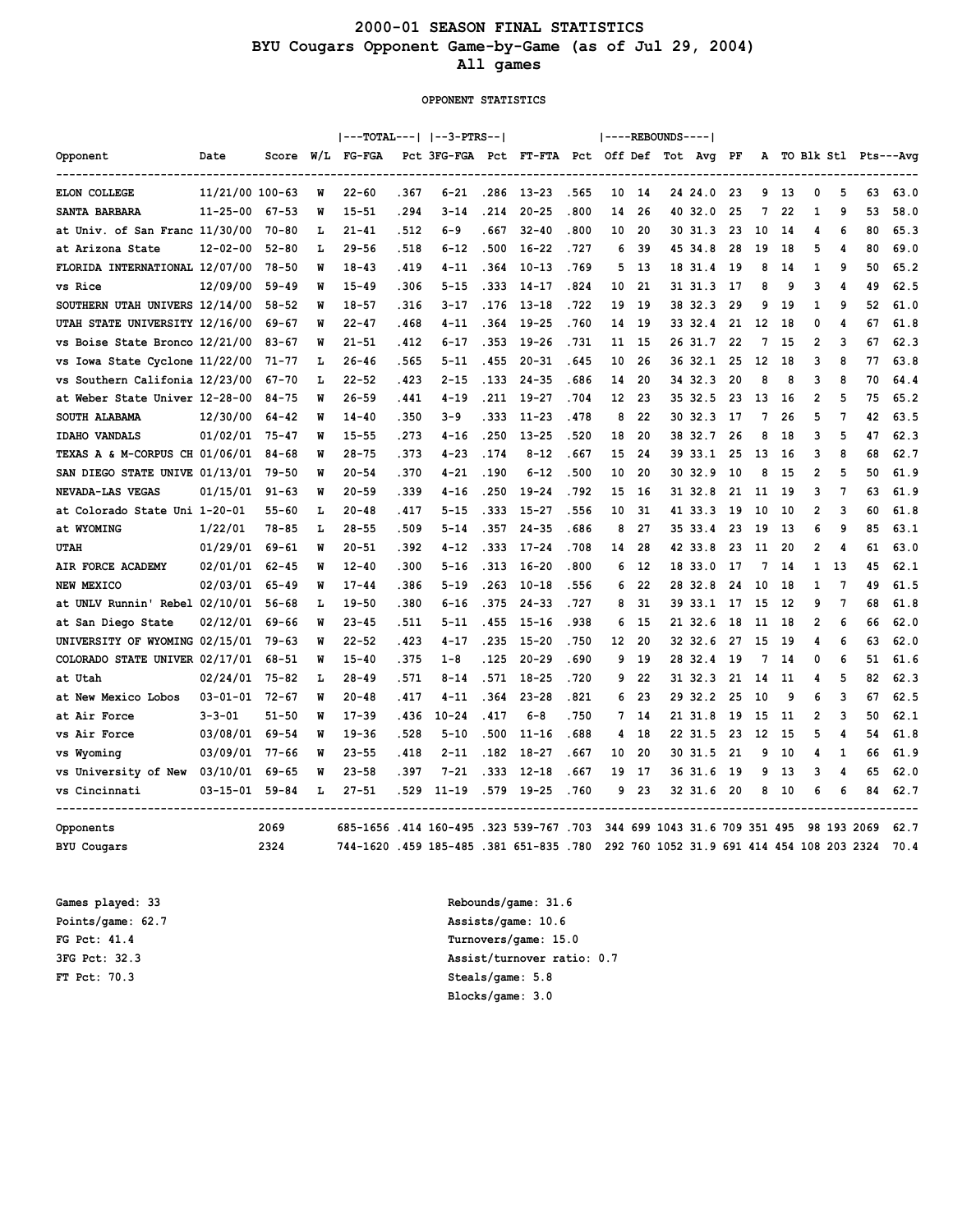## **2000-01 SEASON FINAL STATISTICS BYU Cougars Game-by-Game Points-Rebounds-Assists (as of Jul 29, 2004) All games**

|                                 |                 |           |   | 01               | 02            | 10          | 15            | 20                          | 21           | 23                       | 24                                                                                                         | 25              |
|---------------------------------|-----------------|-----------|---|------------------|---------------|-------------|---------------|-----------------------------|--------------|--------------------------|------------------------------------------------------------------------------------------------------------|-----------------|
| Opponent                        | Date<br>----    |           |   |                  |               |             |               |                             |              |                          | Score WL KNIGHT, NA HANSEN, TR ARCHIBALD WESLEY, ME BOBIK, DAN WHITING, T SHIPPEN, T LYDAY, TER NIELSEN, E |                 |
| <b>ELON COLLEGE</b>             | 11/21/00 100-63 |           | พ | <b>DNP</b>       | $4 - 1 - 3$   | $1 - 0 - 1$ | $19 - 3 - 0$  | $16 - 1 - 1$                | DNP          | $4 - 3 - 3$              | $9 - 3 - 1$                                                                                                | $8 - 6 - 3$     |
| SANTA BARBARA                   | $11 - 25 - 00$  | $67 - 53$ | W | DNP              | $8 - 3 - 1$   | <b>DNP</b>  | $11 - 12 - 2$ | $2 - 1 - 1$                 | DNP          | $0 - 0 - 0$              | $21 - 0 - 2$                                                                                               | $3 - 2 - 0$     |
| at Univ. of San Francis11/30/00 |                 | $70 - 80$ | L | <b>DNP</b>       | $0 - 3 - 1$   | <b>DNP</b>  | $20 - 5 - 2$  | $2 - 2 - 2$                 | <b>DNP</b>   | <b>DNP</b>               | $16 - 0 - 1$                                                                                               | $4 - 2 - 0$     |
| at Arizona State                | $12 - 02 - 00$  | $52 - 80$ | L | DNP              | $8 - 2 - 0$   | DNP         | $11 - 7 - 1$  | $3 - 3 - 0$                 | DNP          | $0 - 0 - 1$              | $11 - 2 - 2$                                                                                               | $9 - 9 - 0$     |
| FLORIDA INTERNATIONAL           | 12/07/00        | $78 - 50$ | W | DNP              | $5 - 3 - 2$   | <b>DNP</b>  | $16 - 4 - 3$  | $9 - 3 - 3$                 | <b>DNP</b>   | <b>DNP</b>               | $16 - 3 - 2$                                                                                               | $8 - 5 - 3$     |
| vs Rice                         | 12/09/00        | $59 - 49$ | W | DNP              | $4 - 1$<br>8- | <b>DNP</b>  | $21 - 4 - 0$  | $0 - 1 - 2$                 | <b>DNP</b>   | <b>DNP</b>               | $3 - 0$<br>$10 -$                                                                                          | $6 - 3 - 1$     |
| SOUTHERN UTAH UNIVERSIT12/14/00 |                 | $58 - 52$ | W | <b>DNP</b>       | $8 - 4 - 1$   | <b>DNP</b>  | $5 - 9 - 1$   | $0 - 0 - 1$                 | <b>DNP</b>   | <b>DNP</b>               | $24 - 4 - 0$                                                                                               | $15 - 4 - 0$    |
| UTAH STATE UNIVERSITY 12/16/00  |                 | $69 - 67$ | W | $5 - 6 - 1$      | $2 - 4 - 2$   | <b>DNP</b>  | $22 - 2 - 2$  | $0 - 0 - 0$                 | $22 - 2 - 2$ | DNP                      | $5 - 2 - 2$                                                                                                | $6 - 2 - 3$     |
| vs Boise State Broncos 12/21/00 |                 | $83 - 67$ | W | $6 - 4 - 0$      | $0 - 2 - 1$   | <b>DNP</b>  | $19 - 7 - 0$  | $4 - 1 - 1$                 | $19 - 1 - 1$ | <b>DNP</b>               | $25 - 4 - 2$                                                                                               | $2 - 0 - 0$     |
| vs Iowa State Cyclones 11/22/00 |                 | $71 - 77$ | L | $6 - 5 - 0$      | $9 - 3 - 0$   | <b>DNP</b>  | $26 - 4 - 0$  | $0 - 0 - 0$                 | $12 - 1 - 1$ | <b>DNP</b>               | $18 - 2 - 1$                                                                                               | $0 - 3 - 0$     |
| vs Southern Califonia T12/23/00 |                 | $67 - 70$ | L | $2 - 2 - 0$      | $5 - 0 - 0$   | <b>DNP</b>  | $19 - 6 - 2$  | <b>DNP</b>                  | $12 - 4 - 1$ | <b>DNP</b>               | $17 - 2 - 4$                                                                                               | $10 - 3 - 1$    |
| at Weber State Universi12-28-00 |                 | $84 - 75$ | W | $2 - 1 - 0$      | $12 - 5 - 3$  | <b>DNP</b>  | $17 - 4 - 2$  | <b>DNP</b>                  | $15 - 1 - 4$ | <b>DNP</b>               | $14 - 7 - 0$                                                                                               | $12 - 5 - 1$    |
| SOUTH ALABAMA                   | 12/30/00        | $64 - 42$ | W | 3-2-1            | $5 - 0 - 1$   | $0 - 0 - 0$ | $17 - 5 - 2$  | $5 - 0 - 0$                 | $13 - 1 - 1$ | $0 - 0 - 0$              | $7 - 5 - 3$                                                                                                | $10 - 13 - 2$   |
| <b>IDAHO VANDALS</b>            | 01/02/01        | $75 - 47$ | W | $2 - 1 - 0$      | $10 - 3 - 0$  | $0 - 0 - 0$ | $8 - 4 - 2$   | 3<br>$6 - 4 -$              | $12 - 3 - 3$ | 0<br>$0 - 1 -$           | $13 - 3 - 1$                                                                                               | $7 - 7 - 0$     |
| TEXAS A & M-CORPUS CHRI01/06/01 |                 | $84 - 68$ | W | $6 - 2 - 1$      | $6 - 7 - 1$   | $0 - 0 - 0$ | $7 - 2$<br>9- | $2 - 0$<br>$11 -$           | $15 - 5 - 3$ | $0 - 1 -$<br>$\mathbf 0$ | $19 - 1 - 1$                                                                                               | $2 - 4 - 1$     |
| SAN DIEGO STATE UNIVERS01/13/01 |                 | $79 - 50$ | W | $0 - 2 - 0$      | $8 - 2 - 1$   | $0 - 0 - 0$ | $10 - 4 - 5$  | $0 - 4 - 1$                 | $17 - 3 - 4$ | $3 - 3 - 0$              | $24 - 1 - 2$                                                                                               | $2 - 1 - 0$     |
| NEVADA-LAS VEGAS                | 01/15/01        | $91 - 63$ | W | $2 - 1$<br>$2 -$ | $8 - 5 - 5$   | $0 - 0 - 0$ | $14 - 4 - 0$  | $1 - 0 - 1$                 | $26 - 1 - 3$ | $0 - 0 - 0$              | $23 - 5 - 2$                                                                                               | $12 - 8 - 1$    |
| at Colorado State Univel-20-01  |                 | $55 - 60$ | L | $2 - 0$<br>$0-$  | $10 - 4 - 0$  | <b>DNP</b>  | $12 - 7 - 1$  | <b>DNP</b>                  | $13 - 7 - 1$ | <b>DNP</b>               | $11 - 4 - 1$                                                                                               | $4-$<br>$3 - 1$ |
| at WYOMING                      | 1/22/01         | $78 - 85$ | L | $5 - 4 - 0$      | $8 - 7 - 2$   | <b>DNP</b>  | $29 - 11 - 2$ | $0 - 0 - 1$                 | $7 - 2 - 1$  | <b>DNP</b>               | $11 - 1 - 1$                                                                                               | $12 - 2 - 1$    |
| <b>UTAH</b>                     | 01/29/01        | $69 - 61$ | W | $0 - 5 - 1$      | $2 - 1 - 1$   | $0 - 0 - 0$ | $16 - 3 - 1$  | $0 - 0 - 0$                 | $21 - 2 - 8$ | <b>DNP</b>               | $14 - 2 - 0$                                                                                               | $8 - 1 - 0$     |
| AIR FORCE ACADEMY               | 02/01/01        | $62 - 45$ | W | $0 - 1 - 0$      | <b>DNP</b>    | $0 - 0 - 0$ | $7 - 0$<br>9- | $6 - 3 - 0$                 | $11 - 2 - 4$ | $0 - 0 - 0$              | $22 - 2 - 3$                                                                                               | $0 - 5 - 1$     |
| NEW MEXICO                      | 02/03/01        | $65 - 49$ | W | $2 - 1 - 0$      | <b>DNP</b>    | <b>DNP</b>  | $21 - 4 - 0$  | $5 - 3 - 0$                 | $9 - 3 - 1$  | <b>DNP</b>               | $19 - 2 - 3$                                                                                               | $4 - 3 - 0$     |
| at UNLV Runnin' Rebels 02/10/01 |                 | $56 - 68$ | L | $4 - 3 - 0$      | <b>DNP</b>    | <b>DNP</b>  | $17 - 6 - 3$  | $2 - 2 - 0$                 | $4 - 5 - 1$  | DNP                      | $14 - 6 - 3$                                                                                               | $6 - 4 - 0$     |
| at San Diego State              | 02/12/01        | $69 - 66$ | W | $2 - 1 - 0$      | <b>DNP</b>    | <b>DNP</b>  | $21 - 6 - 1$  | $\overline{2}$<br>$6 - 1 -$ | $21 - 7 - 0$ | DNP                      | $11 - 2 - 3$                                                                                               | $6 - 3 - 0$     |
| UNIVERSITY OF WYOMING           | 02/15/01        | $79 - 63$ | W | $4 - 5 - 0$      | <b>DNP</b>    | <b>DNP</b>  | $10 - 6 - 2$  | 3<br>$5 - 0 -$              | $14 - 0 - 2$ | <b>DNP</b>               | $25 - 4 - 4$                                                                                               | $7 - 8 - 1$     |
| COLORADO STATE UNIVERSI02/17/01 |                 | $68 - 51$ | W | $0 - 0 - 0$      | <b>DNP</b>    | $0 - 0 - 0$ | $25 - 3 - 0$  | $\overline{2}$<br>$5 - 6 -$ | $18 - 4 - 3$ | $0 - 0 - 0$              | $10 - 2 - 5$                                                                                               | $6 - 6 - 0$     |
| at Utah                         | 02/24/01        | $75 - 82$ | L | $0 - 1 - 0$      | <b>DNP</b>    | DNP         | $4 - 3 - 1$   | $5 - 1 - 2$                 | $22 - 4 - 0$ | DNP                      | $14 - 2 - 4$                                                                                               | $16 - 4 - 0$    |
| at New Mexico Lobos             | $03 - 01 - 01$  | $72 - 67$ | W | $7 - 7 - 1$      | <b>DNP</b>    | <b>DNP</b>  | $25 - 8 - 0$  | $0 - 0 - 0$                 | $9 - 10 - 2$ | <b>DNP</b>               | $26 - 3 - 0$                                                                                               | $2 - 2 - 0$     |
| at Air Force                    | $3 - 3 - 01$    | $51 - 50$ | W | $4 - 0 - 0$      | <b>DNP</b>    | <b>DNP</b>  | $25 - 4 - 2$  | $0 - 0 - 0$                 | $2 - 1 - 2$  | <b>DNP</b>               | $11 - 4 - 2$                                                                                               | $2 - 3 - 1$     |
| vs Air Force                    | 03/08/01        | $69 - 54$ | W | $0 - 1 - 0$      | $0 - 1 - 1$   | $0 - 0 - 0$ | $13 - 4 - 1$  | $0 - 0 - 0$                 | $17 - 5 - 5$ | $0 - 0 - 0$              | $25 - 3 - 2$                                                                                               | $5 - 2 - 0$     |
| vs Wyoming                      | 03/09/01        | $77 - 66$ | W | $0 - 4 - 0$      | $0 - 2 - 0$   | <b>DNP</b>  | $23 - 6 - 0$  | <b>DNP</b>                  | $11 - 2 - 5$ | DNP                      | $32 - 4 - 3$                                                                                               | $5 - 1 - 0$     |
| vs University of New Me03/10/01 |                 | 69-65     | W | $2 - 0$<br>$0-$  | $3 - 0 - 0$   | <b>DNP</b>  | $30 - 8 - 1$  | <b>DNP</b>                  | $15 - 3 - 3$ | <b>DNP</b>               | $11 - 3 - 5$                                                                                               | $7-$<br>$2 - 0$ |
| vs Cincinnati                   | $03 - 15 - 01$  | $59 - 84$ | L | $2 - 2 - 0$      | $2 - 7 - 0$   | $0 - 0 - 0$ | $25 - 4 - 4$  | $6 - 1 - 0$                 | $12 - 4 - 0$ | $0 - 0 - 0$              | $12 - 1 - 1$                                                                                               | $0 - 1 - 0$     |

|                                 |                         |           |    | 31                          | 34               | 40                                                      | 42               | 43          |
|---------------------------------|-------------------------|-----------|----|-----------------------------|------------------|---------------------------------------------------------|------------------|-------------|
| Opponent                        | Date                    | Score     |    |                             |                  | WL MONTAGUE, CHRISMAN, HOWARD, DA COOPER, NA DAWES, DER |                  |             |
| ELON COLLEGE                    | ----<br>11/21/00 100-63 |           | W  | $6 - 4 - 8$                 | $15 - 3 - 1$     | $2 - 1 - 0$                                             | $10 - 7 - 1$     | $6 - 7 - 0$ |
| SANTA BARBARA                   | $11 - 25 - 00$          | $67 - 53$ | W  | $9 - 3 - 7$                 | $4 - 1 - 0$      | <b>DNP</b>                                              | $6 - 6 - 1$      | $3 - 4 - 0$ |
| at Univ. of San Francis11/30/00 |                         | $70 - 80$ | L  | $12 - 2 - 6$                | 7-4-0            | $4 - 0 - 0$                                             | $4 - 5 - 3$      | $1 - 1 - 0$ |
| at Arizona State                | $12 - 02 - 00$          | $52 - 80$ | L  | $0 - 3 - 3$                 | $5 - 3 - 1$      | $0 - 2 - 0$                                             | $5 - 5 - 0$      | $0 - 1 - 0$ |
| FLORIDA INTERNATIONAL           | 12/07/00                | $78 - 50$ | W  | $8 - 3 - 2$                 | $7 - 4 - 0$      | $2 - 0 - 0$                                             | $7 - 7 - 1$      | <b>DNP</b>  |
| vs Rice                         | 12/09/00                | $59 - 49$ | W  | $0 - 3 - 4$                 | $2 - 0 - 0$      | <b>DNP</b>                                              | $10 - 4 - 4$     | $2 - 3 - 0$ |
| SOUTHERN UTAH UNIVERSIT12/14/00 |                         | $58 - 52$ | W  | $4 - 3 - 3$                 | $0 - 0 - 0$      | <b>DNP</b>                                              | $0 - 1 - 0$      | $2 - 3 - 0$ |
| UTAH STATE UNIVERSITY           | 12/16/00                | $69 - 67$ | W  | $0 - 0 - 1$                 | $3 - 1 - 1$      | <b>DNP</b>                                              | $4 - 3 - 2$      | $0 - 1 - 0$ |
| vs Boise State Broncos 12/21/00 |                         | $83 - 67$ | W  | $0 - 2 - 5$                 | $2 - 2 - 0$      | <b>DNP</b>                                              | $6 - 5 - 0$      | <b>DNP</b>  |
| vs Iowa State Cyclones 11/22/00 |                         | $71 - 77$ | L  | $0 - 2 - 2$                 | <b>DNP</b>       | <b>DNP</b>                                              | $0 - 3 - 2$      | $0 - 2 - 0$ |
| vs Southern Califonia T12/23/00 |                         | $67 - 70$ | L  | $0 - 1 -$<br>$\overline{2}$ | $2 - 1 - 1$      | $0 - 0 - 0$                                             | $0 - 3 - 0$      | $0 - 3 - 0$ |
| at Weber State Universi12-28-00 |                         | $84 - 75$ | W  | $7 - 2 - 5$                 | $4 - 1 -$<br>- 0 | <b>DNP</b>                                              | $1 - 0 - 0$      | <b>DNP</b>  |
| SOUTH ALABAMA                   | 12/30/00                | $64 - 42$ | W  | $0 - 2 -$<br>- 7            | $2 - 2 -$<br>- 0 | $0 - 0 - 0$                                             | $0 - 4 - 0$      | $2 - 2 - 0$ |
| <b>IDAHO VANDALS</b>            | 01/02/01                | $75 - 47$ | W  | $0 - 1 - 3$                 | $2 - 3 - 0$      | $2 - 1 - 0$                                             | $10 - 4 - 1$     | $3 - 3 - 0$ |
| TEXAS A & M-CORPUS CHRI01/06/01 |                         | $84 - 68$ | W  | $2 - 6 - 9$                 | $4 - 6 - 1$      | <b>DNP</b>                                              | $8 - 3 - 0$      | $2 - 2 - 0$ |
| SAN DIEGO STATE UNIVERS01/13/01 |                         | $79 - 50$ | W  | $0 - 0 - 3$                 | $4 - 8 - 1$      | $2 - 3 - 0$                                             | $9 - 5 - 3$      | $0 - 1 - 0$ |
| NEVADA-LAS VEGAS                | 01/15/01                | $91 - 63$ | W  | $0 - 3 - 1$                 | $0 - 3 - 0$      | $0 - 0 - 0$                                             | $3 - 2 - 1$      | $2 - 0 - 0$ |
| at Colorado State Univel-20-01  |                         | $55 - 60$ | L  | $2 - 1 - 0$                 | $3 - 2 - 1$      | <b>DNP</b>                                              | $1 - 0$<br>0-    | <b>DNP</b>  |
| at WYOMING                      | 1/22/01                 | $78 - 85$ | т. | $2 - 3 - 1$                 | $0 - 1 - 1$      | <b>DNP</b>                                              | $1 - 0$<br>4 –   | $0 - 1 - 0$ |
| <b>UTAH</b>                     | 01/29/01                | $69 - 61$ | W  | $3 - 2 - 1$                 | $2 - 0 - 0$      | $0 - 1 - 0$                                             | $6 - 1$<br>$3 -$ | <b>DNP</b>  |
| AIR FORCE ACADEMY               | 02/01/01                | $62 - 45$ | W  | $3 - 0 - 4$                 | $4 - 3 - 1$      | $0 - 0 - 0$                                             | $6 - 1$<br>7–    | $0 - 2 - 0$ |
| NEW MEXICO                      | 02/03/01                | $65 - 49$ | W  | $0 - 0 - 2$                 | $1 - 1 - 0$      | <b>DNP</b>                                              | $8 - 0$<br>4 –   | <b>DNP</b>  |
| at UNLV Runnin' Rebels 02/10/01 |                         | $56 - 68$ | т. | $0 - 0 - 0$                 | $0 - 0 - 0$      | <b>DNP</b>                                              | $9 - 5 - 4$      | $0 - 1 - 0$ |
| at San Diego State              | 02/12/01                | $69 - 66$ | W  | $0 - 1 -$<br>$\mathbf{1}$   | $0 - 0 - 2$      | <b>DNP</b>                                              | $2 - 2 - 3$      | <b>DNP</b>  |
| UNIVERSITY OF WYOMING           | 02/15/01                | $79 - 63$ | W  | $0 - 2 -$<br>0              | $3 - 1 -$<br>- 0 | <b>DNP</b>                                              | $11 - 3 - 2$     | $0 - 0 - 2$ |
| COLORADO STATE UNIVERSI02/17/01 |                         | $68 - 51$ | W  | $0 - 0 - 0$                 | $2 - 3 - 3$      | $0 - 0 - 0$                                             | $2 - 4 - 4$      | $0 - 3 - 0$ |
| at Utah                         | 02/24/01                | $75 - 82$ | L  | $0 - 0 - 1$                 | $2 - 0 - 0$      | <b>DNP</b>                                              | $9 - 3 - 1$      | $3 - 1 - 0$ |
| at New Mexico Lobos             | $03 - 01 - 01$          | $72 - 67$ | W  | $3 - 3 - 3$                 | <b>DNP</b>       | <b>DNP</b>                                              | 0-1-3            | $0 - 2 - 0$ |
| at Air Force                    | $3 - 3 - 01$            | $51 - 50$ | W  | $3 - 0 - 2$                 | $0 - 1 - 0$      | <b>DNP</b>                                              | $6 - 1$<br>4 –   | DNP         |
| vs Air Force                    | 03/08/01                | $69 - 54$ | W  | $5 - 3 - 4$                 | $0 - 0 - 0$      | <b>DNP</b>                                              | $4 - 4 - 0$      | <b>DNP</b>  |
| vs Wyoming                      | 03/09/01                | $77 - 66$ | W  | $2 - 2 - 1$                 | $2 - 0 - 1$      | $0 - 0 - 0$                                             | 2-7-3            | $0 - 3 - 0$ |
| vs University of New Me03/10/01 |                         | $69 - 65$ | W  | $0 - 1 - 4$                 | <b>DNP</b>       | <b>DNP</b>                                              | $3 - 1 - 1$      | <b>DNP</b>  |
| vs Cincinnati                   | $03 - 15 - 01$          | $59 - 84$ | т. | $0 - 0 - 2$                 | $0 - 0 - 0$      | 0-0-0                                                   | $0 - 2 - 0$      | $0 - 0 - 0$ |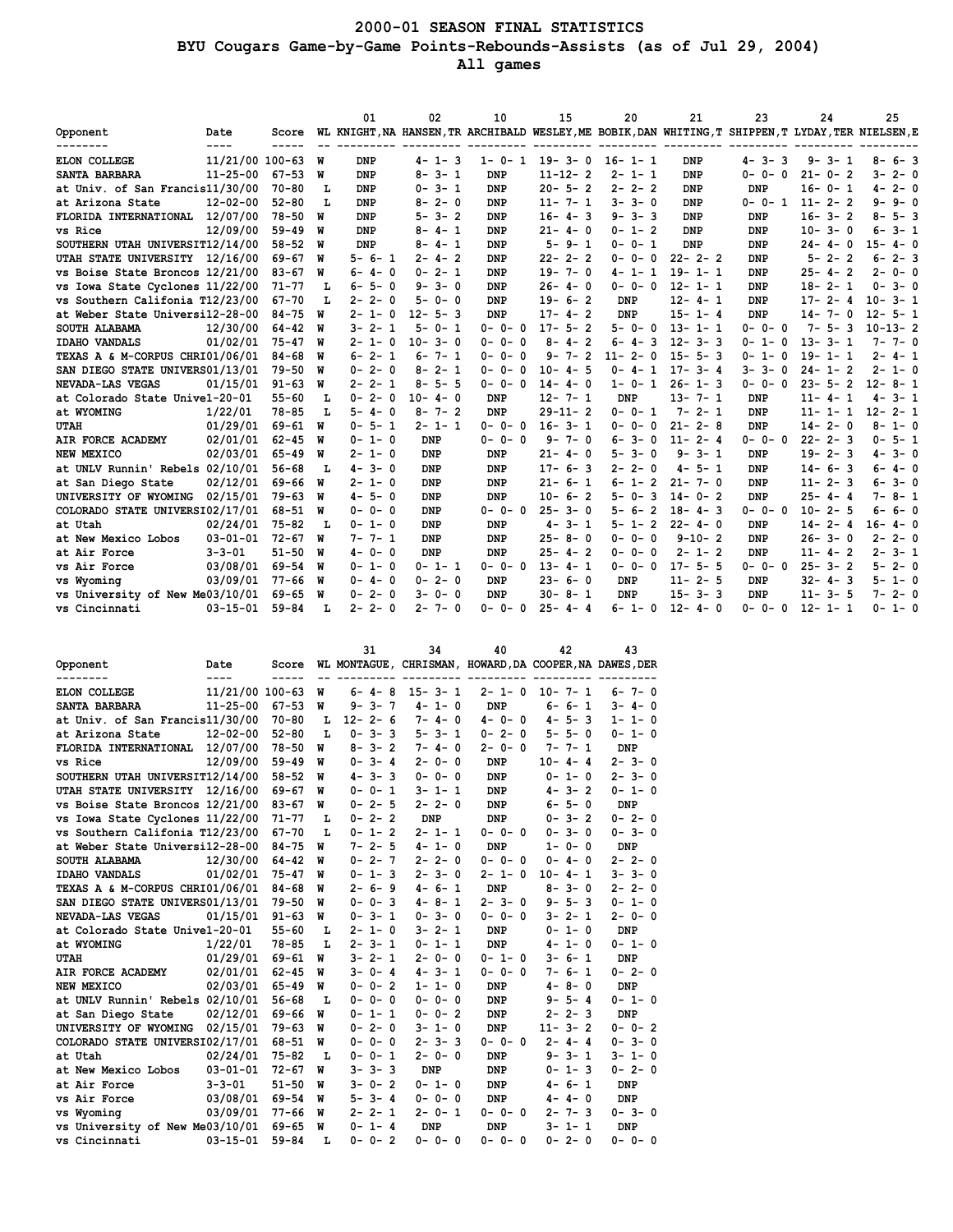# **2000-01 SEASON FINAL STATISTICS BYU Cougars Game-by-Game Highs (as of Jul 29, 2004) All games**

| Opponent                                                       | Date                   | Score WL  |   | <b>POINTS</b>                                                                     | <b>REBOUNDS</b>                                                                                  | <b>ASSISTS</b>                  | <b>STEALS</b>                        | <b>BLOCKED SHOTS</b>             |
|----------------------------------------------------------------|------------------------|-----------|---|-----------------------------------------------------------------------------------|--------------------------------------------------------------------------------------------------|---------------------------------|--------------------------------------|----------------------------------|
| <b>ELON COLLEGE</b>                                            | $11/21/00$ 100-63 W    |           |   |                                                                                   | 19-WESLEY, Mekel 7-COOPER, Natha 8-MONTAGUE, Mat 3-MONTAGUE, Mat 2-LYDAY, Terrel<br>DAWES, Derek |                                 |                                      |                                  |
| SANTA BARBARA                                                  | $11 - 25 - 00$ 67-53 W |           |   | 21-LYDAY, Terrel 12-WESLEY, Mekel                                                 |                                                                                                  | 7-MONTAGUE, Mat 2-HANSEN, Travi |                                      | 5-WESLEY, Mekel                  |
| at Univ. of San Francisco 11/30/00                             |                        | 70-80     | L | 20-WESLEY, Mekel 5-COOPER, Natha                                                  |                                                                                                  | 6-MONTAGUE, Mat 1-HANSEN, Travi |                                      | 1-LYDAY, Terrel                  |
|                                                                |                        |           |   |                                                                                   | <b>WESLEY, Mekel</b>                                                                             |                                 | <b>WESLEY, Mekel</b>                 | <b>WESLEY, Mekel</b>             |
|                                                                |                        |           |   |                                                                                   |                                                                                                  |                                 | CHRISMAN, Jac                        | HOWARD, Dan                      |
|                                                                |                        |           |   |                                                                                   |                                                                                                  |                                 | COOPER, Natha                        |                                  |
| at Arizona State                                               | $12 - 02 - 00$ 52-80   |           | L |                                                                                   | 11-WESLEY, Mekel 9-NIELSEN, Eric 3-MONTAGUE, Mat 1-BOBIK, Daniel                                 |                                 |                                      | 2-DAWES, Derek                   |
|                                                                |                        |           |   | LYDAY, Terrel                                                                     |                                                                                                  |                                 | WESLEY, Mekel                        |                                  |
|                                                                |                        |           |   |                                                                                   |                                                                                                  |                                 | MONTAGUE, Mat                        |                                  |
| FLORIDA INTERNATIONAL                                          | 12/07/00 78-50 W       |           |   |                                                                                   | 16-LYDAY, Terrel 7-COOPER, Natha 3-NIELSEN, Eric 2-WESLEY, Mekel 1-HANSEN, Travi                 |                                 |                                      |                                  |
|                                                                |                        |           |   | <b>WESLEY, Mekel</b>                                                              |                                                                                                  | BOBIK, Daniel                   |                                      |                                  |
|                                                                |                        |           |   |                                                                                   |                                                                                                  | <b>WESLEY, Mekel</b>            |                                      |                                  |
| vs Rice                                                        | $12/09/00$ 59-49 W     |           |   |                                                                                   | 21-Wesley, Mekel 4-Wesley, Mekel                                                                 | 4-Cooper, Natha                 |                                      | 2-Montague, Mat 2-Wesley, Mekel  |
|                                                                |                        |           |   |                                                                                   | Hansen, Travi                                                                                    | Montague, Mat                   |                                      |                                  |
|                                                                |                        |           |   |                                                                                   | Cooper, Natha                                                                                    |                                 |                                      |                                  |
| SOUTHERN UTAH UNIVERSITY 12/14/00 58-52 W                      |                        |           |   | 24-LYDAY, Terrel 9-WESLEY, Mekel                                                  |                                                                                                  | 3-MONTAGUE, Matt                |                                      | 5-MONTAGUE, Matt 2-LYDAY, Terrel |
|                                                                |                        |           |   |                                                                                   |                                                                                                  |                                 |                                      | <b>WESLEY, Mekel</b>             |
| <b>UTAH STATE UNIVERSITY</b>                                   | $12/16/00$ 69-67 W     |           |   | 22-WESLEY, Mekel 6-KNIGHT, Nate                                                   |                                                                                                  |                                 | 3-NIELSEN, Eric 1-HANSEN, Travi None |                                  |
|                                                                |                        |           |   | WHITING, Tren                                                                     |                                                                                                  |                                 | KNIGHT, Nate                         |                                  |
|                                                                |                        |           |   |                                                                                   |                                                                                                  |                                 | <b>MONTAGUE, Matt</b>                |                                  |
|                                                                |                        |           |   |                                                                                   |                                                                                                  |                                 | WHITING, Tren                        |                                  |
| vs Boise State Broncos                                         | $12/21/00$ 83-67 W     |           |   |                                                                                   | 25-Terrell Lyday  7-Mekeli Wesley  5-Matt Montaque  4-Terrell Lyday                              |                                 |                                      | 1-Matt Montague                  |
|                                                                |                        |           |   |                                                                                   |                                                                                                  |                                 |                                      | Eric Nielsen                     |
| vs Iowa State Cyclones                                         | 11/22/00 71-77         |           | L | 26-Mekeli Wesley 5-Nate Knight                                                    |                                                                                                  | 2-Matt Montague                 | 3-Terrell Lyday 1-Nate Knight        |                                  |
|                                                                |                        |           |   |                                                                                   |                                                                                                  | Nathan Cooper                   |                                      |                                  |
| vs Southern Califonia Tro 12/23/00 67-70                       |                        |           | L |                                                                                   | 19-Mekeli Wesley 6-Mekeli Wesley 4-Terrell Lyday                                                 |                                 | 1-Matt Montague                      | 1-Trent Whiting                  |
|                                                                |                        |           |   |                                                                                   |                                                                                                  |                                 | Eric Nielsen                         | Derek Dawes                      |
|                                                                |                        |           |   |                                                                                   |                                                                                                  |                                 | Nathan Cooper                        |                                  |
| at Weber State University 12-28-00 84-75 W                     |                        |           |   | 17-WESLEY, Mekel 7-LYDAY, Terrel 5-MONTAGUE, Mat 1-WESLEY, Mekel                  |                                                                                                  |                                 |                                      | 1-KNIGHT, Nate                   |
|                                                                |                        |           |   |                                                                                   |                                                                                                  |                                 | LYDAY, Terrel                        | HANSEN, Travi                    |
|                                                                |                        |           |   |                                                                                   |                                                                                                  |                                 | WHITING, Tren                        |                                  |
|                                                                |                        |           |   |                                                                                   |                                                                                                  |                                 | MONTAGUE, Mat                        |                                  |
| SOUTH ALABAMA                                                  | $12/30/00$ 64-42 W     |           |   |                                                                                   | 17-WESLEY, Mekel 13-NIELSEN, Eric 7-MONTAGUE, Matt 3-WHITING, Tren                               |                                 |                                      | <b>1-WESLEY, Mekel</b>           |
|                                                                |                        |           |   |                                                                                   |                                                                                                  |                                 |                                      | HOWARD, Dan                      |
| IDAHO VANDALS                                                  | 01/02/01               | 75-47 W   |   | 13-LYDAY, Terrel 7-NIELSEN, Eric 3-WHITING, Tren 2-LYDAY, Terrel 2-WESLEY, Mekel  |                                                                                                  |                                 |                                      |                                  |
|                                                                |                        |           |   |                                                                                   |                                                                                                  | BOBIK, Daniel                   |                                      |                                  |
|                                                                |                        |           |   |                                                                                   |                                                                                                  | <b>MONTAGUE, Matt</b>           |                                      |                                  |
| TEXAS A & M-CORPUS CHRIST 01/06/01 84-68 W                     |                        |           |   | 19-LYDAY, Terrel 7-HANSEN, Travi 9-MONTAGUE, Matt 2-BOBIK, Daniel 4-WESLEY, Mekel |                                                                                                  |                                 |                                      |                                  |
|                                                                |                        |           |   |                                                                                   | <b>WESLEY, Mekel</b>                                                                             |                                 | <b>WESLEY, Mekel</b>                 |                                  |
|                                                                |                        |           |   |                                                                                   |                                                                                                  |                                 |                                      |                                  |
|                                                                |                        |           |   |                                                                                   |                                                                                                  |                                 | NIELSEN, Eric                        |                                  |
|                                                                |                        |           |   |                                                                                   |                                                                                                  |                                 | <b>MONTAGUE, Matt</b>                |                                  |
| SAN DIEGO STATE UNIVERSIT 01/13/01 79-50 W<br>NEVADA-LAS VEGAS |                        |           |   | 24-LYDAY, Terrel 8-CHRISMAN, Jac 5-WESLEY, Mekel 2-BOBIK, Daniel                  |                                                                                                  |                                 |                                      | 2-LYDAY, Terrel                  |
|                                                                | $01/15/01$ 91-63 W     |           |   |                                                                                   | 26-WHITING, Tren 8-NIELSEN, Eric 5-HANSEN, Travi 3-WHITING, Tren 1-NIELSEN, Eric                 |                                 |                                      |                                  |
|                                                                |                        |           |   |                                                                                   |                                                                                                  |                                 |                                      | WHITING, Tren                    |
|                                                                |                        |           |   |                                                                                   |                                                                                                  |                                 |                                      | CHRISMAN, Jac                    |
|                                                                |                        |           |   |                                                                                   |                                                                                                  |                                 |                                      | HOWARD, Dan                      |
| at Colorado State Univers 1-20-01                              |                        | $55-60$ L |   | 13-WHITING, Tren 7-WHITING, Tren 1-WESLEY, Mekel 3-WHITING, Tren 1-WESLEY, Mekel  |                                                                                                  |                                 |                                      |                                  |
|                                                                |                        |           |   |                                                                                   | <b>WESLEY, Mekel</b>                                                                             | LYDAY, Terrel                   |                                      | KNIGHT, Nate                     |
|                                                                |                        |           |   |                                                                                   |                                                                                                  | NIELSEN, Eric                   |                                      | NIELSEN, Eric                    |
|                                                                |                        |           |   |                                                                                   |                                                                                                  | WHITING, Tren                   |                                      |                                  |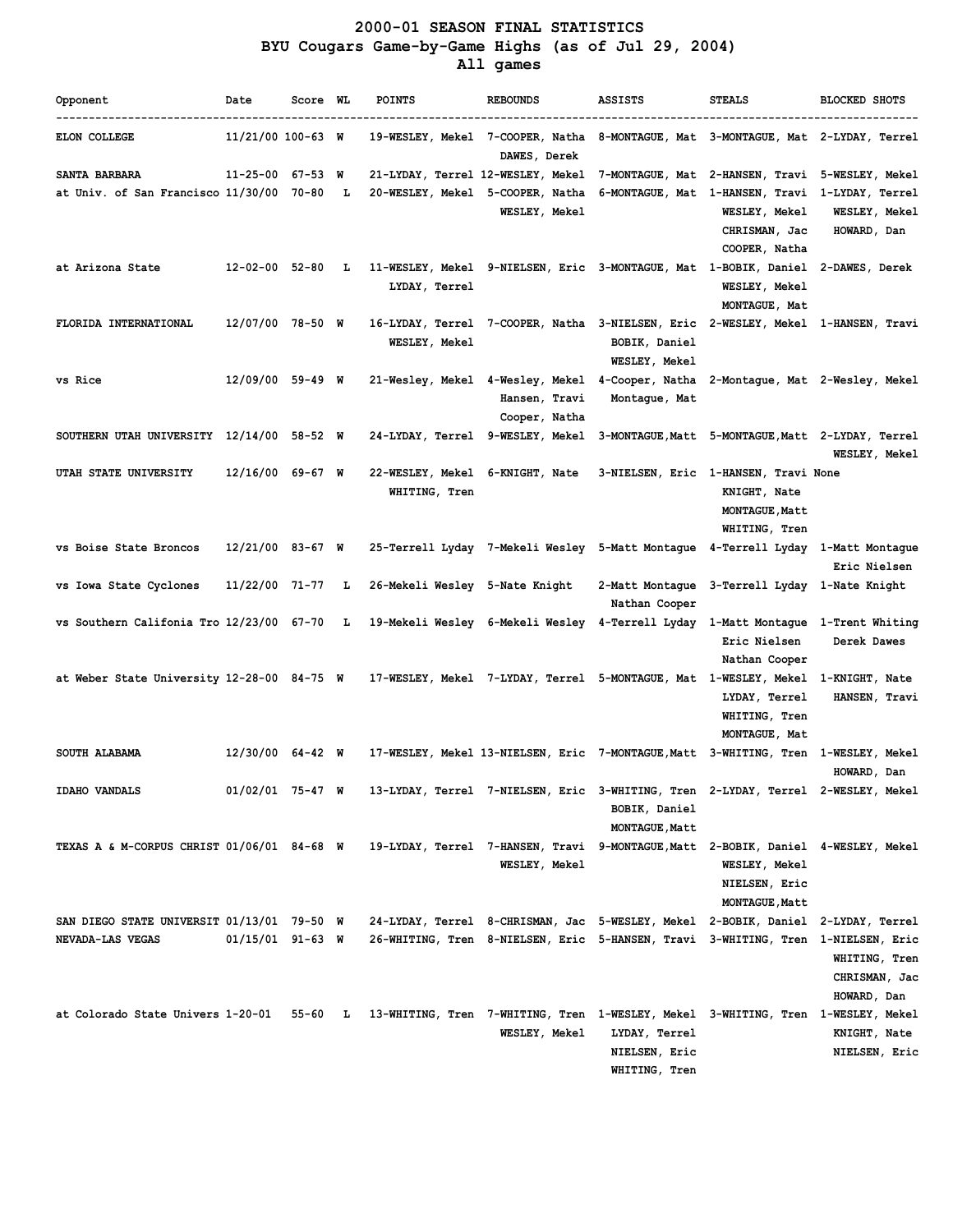### **2000-01 SEASON FINAL STATISTICS BYU Cougars Game-by-Game Highs (as of Jul 29, 2004) All games**

| Opponent                                   | Date                   | Score WL |   | <b>POINTS</b> | <b>REBOUNDS</b>                                                                                  | <b>ASSISTS</b>                                         | <b>STEALS</b>                  | <b>BLOCKED SHOTS</b>                                    |
|--------------------------------------------|------------------------|----------|---|---------------|--------------------------------------------------------------------------------------------------|--------------------------------------------------------|--------------------------------|---------------------------------------------------------|
| at WYOMING                                 | 1/22/01                | 78-85 L  |   |               | 29-WESLEY, Mekel 11-WESLEY, Mekel 2-WESLEY, Mekel 3-WHITING, Tren 1-WHITING, Tren                | CHRISMAN, Jac<br>HANSEN, Travi                         |                                | LYDAY, Terrel                                           |
|                                            |                        |          |   |               |                                                                                                  |                                                        |                                | WESLEY, Mekel                                           |
| UTAH                                       | $01/29/01$ 69-61 W     |          |   |               | 21-WHITING, Tren 6-COOPER, Natha 8-WHITING, Tren 2-WHITING, Tren 2-NIELSEN, Eric                 |                                                        |                                |                                                         |
| AIR FORCE ACADEMY                          | $02/01/01$ 62-45 W     |          |   |               | 22-LYDAY, Terrel 7-WESLEY, Mekel 4-WHITING, Tren 2-LYDAY, Terrel 2-WESLEY, Mekel                 | MONTAGUE, Mat                                          | WHITING, Tren<br>MONTAGUE, Mat | NIELSEN, Eric                                           |
| NEW MEXICO                                 | $02/03/01$ 65-49 W     |          |   |               | 21-WESLEY, Mekel 8-COOPER, Natha 3-LYDAY, Terrel 3-WHITING, Tren                                 |                                                        |                                | <b>1-WESLEY, Mekel</b><br>KNIGHT, Nate<br>NIELSEN, Eric |
| at UNLV Runnin' Rebels                     |                        |          |   |               | 02/10/01 56-68 L 17-WESLEY, Mekel 6-WESLEY, Mekel 4-COOPER, Natha 1-LYDAY, Terrel 1-KNIGHT, Nate |                                                        |                                |                                                         |
|                                            |                        |          |   |               | LYDAY, Terrel                                                                                    |                                                        | BOBIK, Daniel                  | NIELSEN, Eric                                           |
|                                            |                        |          |   |               |                                                                                                  |                                                        | KNIGHT, Nate                   |                                                         |
|                                            |                        |          |   |               |                                                                                                  |                                                        | WESLEY, Mekel                  |                                                         |
|                                            |                        |          |   |               |                                                                                                  |                                                        | WHITING, Tren                  |                                                         |
| at San Diego State                         | $02/12/01$ 69-66 W     |          |   |               | 21-WHITING, Tren 7-WHITING, Tren 3-COOPER, Natha 4-WHITING, Tren 2-WHITING, Tren                 |                                                        |                                |                                                         |
|                                            |                        |          |   | WESLEY, Mekel |                                                                                                  | LYDAY, Terrel                                          |                                |                                                         |
| UNIVERSITY OF WYOMING                      | 02/15/01 79-63 W       |          |   |               | 25-LYDAY, Terrel 8-NIELSEN, Eric 4-LYDAY, Terrel 2-LYDAY, Terrel 3-KNIGHT, Nate                  |                                                        |                                |                                                         |
| COLORADO STATE UNIVERSITY 02/17/01 68-51 W |                        |          |   |               | 25-WESLEY, Mekel 6-BOBIK, Daniel 5-LYDAY, Terrel 3-WHITING, Tren 2-NIELSEN, Eric                 |                                                        |                                |                                                         |
|                                            |                        |          |   |               | NIELSEN, Eric                                                                                    |                                                        |                                |                                                         |
| at Utah                                    | $02/24/01$ 75-82 L     |          |   |               | 22-WHITING, Tren 4-NIELSEN, Eric 4-LYDAY, Terrel 3-LYDAY, Terrel 1-WESLEY, Mekel                 |                                                        |                                |                                                         |
|                                            |                        |          |   |               | WHITING, Tren                                                                                    |                                                        |                                | LYDAY, Terrel                                           |
|                                            |                        |          |   |               |                                                                                                  |                                                        |                                | KNIGHT, Nate                                            |
| at New Mexico Lobos                        | $03 - 01 - 01$ 72-67 W |          |   |               | 26-LYDAY, Terrel 10-WHITING, Tren 3-MONTAGUE, Mat 2-WHITING, Tren 1-NIELSEN, Eric                | COOPER, Natha                                          |                                |                                                         |
| at Air Force                               | $3 - 3 - 01$           | 51-50 W  |   |               | 25-WESLEY, Mekel 6-COOPER, Natha 2-LYDAY, Terrel 2-LYDAY, Terrel 2-WESLEY, Mekel                 | MONTAGUE, Mat<br>WHITING, Tren<br><b>WESLEY, Mekel</b> |                                |                                                         |
| vs Air Force                               | 03/08/01 69-54 W       |          |   |               | 25-LYDAY, Terrel 5-WHITING, Tren 5-WHITING, Tren 2-MONTAGUE, Matt 2-NIELSEN, Eric                |                                                        |                                |                                                         |
| vs Wyoming                                 | 03/09/01 77-66 W       |          |   |               | 32-LYDAY, Terrel 7-COOPER, Natha 5-WHITING, Tren 2-WESLEY, Mekel 2-COOPER, Natha                 |                                                        |                                |                                                         |
| vs University of New Mexi 03/10/01 69-65 W |                        |          |   |               | 30-WESLEY, Mekel 8-WESLEY, Mekel 5-LYDAY, Terrel 2-HANSEN, Travi 1-LYDAY, Terrel                 |                                                        |                                |                                                         |
|                                            |                        |          |   |               |                                                                                                  |                                                        |                                | NIELSEN, Eric                                           |
|                                            |                        |          |   |               |                                                                                                  |                                                        |                                | WHITING, Tren                                           |
| vs Cincinnati                              | 03-15-01 59-84         |          | L |               | 25-WESLEY, Mekel 7-HANSEN, Travi 4-WESLEY, Mekel 2-WESLEY, Mekel 1-COOPER, Natha                 |                                                        |                                |                                                         |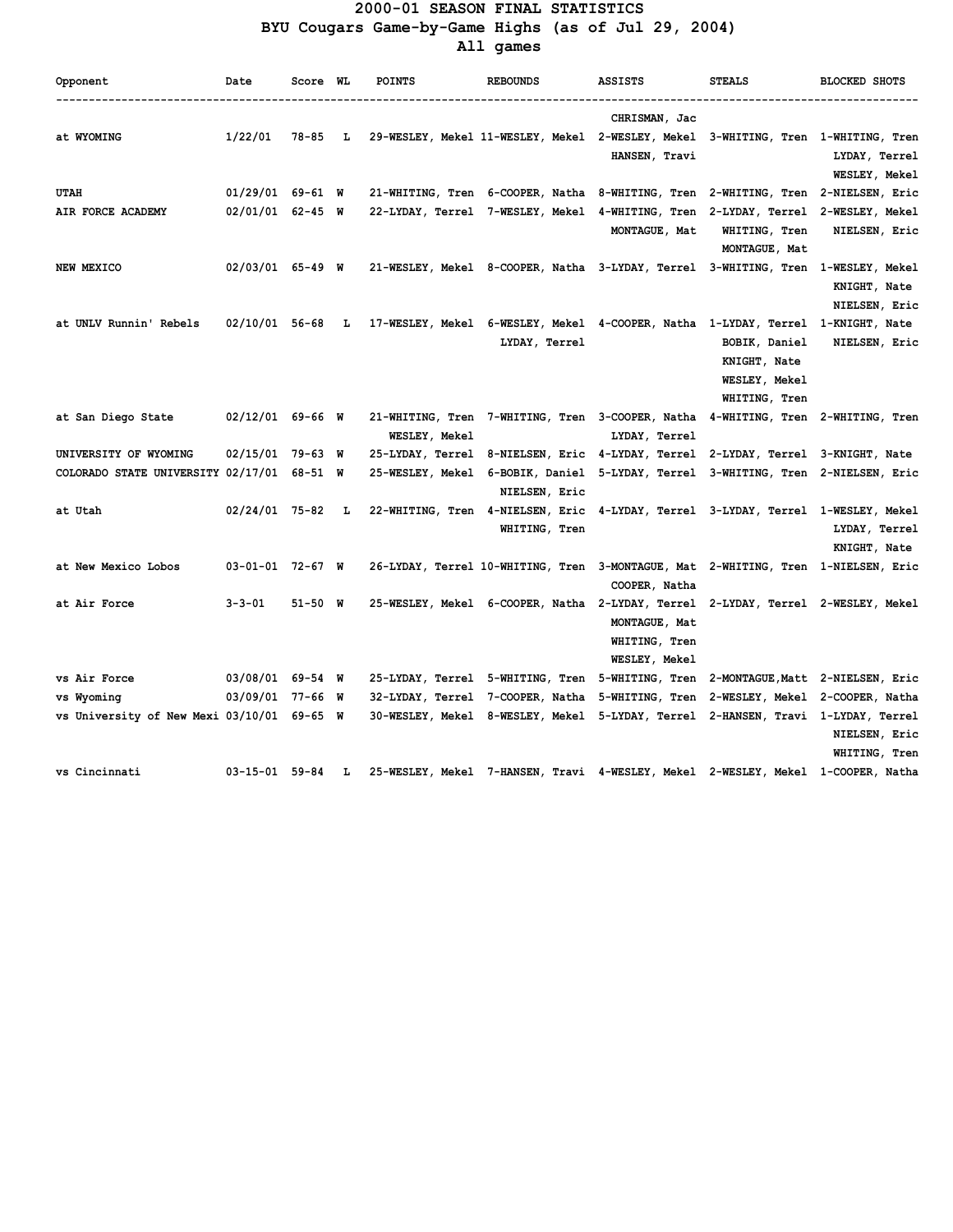# **BYU Cougars - TEAM GAME HIGHS**

| $POINTS$              | 100             | vs Elon College $(11/21/00)$                        |
|-----------------------|-----------------|-----------------------------------------------------|
|                       | 91              | vs Nevada-Las Vegas (01/15/01)                      |
|                       | 84              | vs Texas A & M-Corpus Christi (01/06/01)            |
|                       | 84              | at Weber State University (12-28-00)                |
|                       | 83              | vs Boise State Broncos (12/21/00)                   |
| FIELD GOALS MADE      | 34              | vs Elon College $(11/21/00)$                        |
|                       | 32              | vs San Diego State University (01/13/01)            |
| FIELD GOAL ATTEMPTS   | 63              | vs San Diego State University (01/13/01)            |
|                       | 59              | at Arizona State (12-02-00)                         |
| FIELD GOAL PERCENTAGE |                 | .708 (34-48) vs Elon College (11/21/00)             |
|                       |                 | .571 (24-42) vs University of New Mexico (03/10/01) |
| 3 PT FIELD GOALS MADE | 13              | vs San Diego State University (01/13/01)            |
|                       | 10              | vs Utah (01/29/01)                                  |
| 3 PT FG ATTEMPTS      | 26              | vs San Diego State University (01/13/01)            |
|                       | 22              | vs Colorado State University (02/17/01)             |
| 3 PT FG PERCENTAGE    |                 | $.692$ (9-13) vs Wyoming (03/09/01)                 |
|                       |                 | .600 ( 9-15) vs Air Force (03/08/01)                |
|                       |                 | .600 ( 9-15) vs Boise State Broncos (12/21/00)      |
| FREE THROWS MADE      | 35              | vs Southern Utah University (12/14/00)              |
|                       | 33              | vs University of Wyoming (02/15/01)                 |
| FREE THROW ATTEMPTS   | 46              | vs Southern Utah University (12/14/00)              |
|                       | 40              | vs University of Wyoming (02/15/01)                 |
| FREE THROW PERCENTAGE |                 | .950 (19-20) at San Diego State (02/12/01)          |
|                       |                 | .938 (30-32) at Weber State University (12-28-00)   |
| $REBOUNDS$            | 46              | vs Texas A & M-Corpus Christi (01/06/01)            |
|                       | 41              | vs San Diego State University (01/13/01)            |
|                       | 41              | vs Elon College $(11/21/00)$                        |
| $ASSISTS.$            | 22 <sub>2</sub> | vs Elon College $(11/21/00)$                        |
|                       | 20              | vs San Diego State University (01/13/01)            |
| $STEALS$              | 11              | at San Diego State (02/12/01)                       |
|                       | 11              | vs South Alabama (12/30/00)                         |
| BLOCKED SHOTS         | 8               | vs University of Wyoming (02/15/01)                 |
|                       | 8               | vs Santa Barbara (11-25-00)                         |
| TURNOVERS             | 20              | vs Southern Utah University (12/14/00)              |
|                       | 19              | vs Air Force Academy (02/01/01)                     |
| $FOULS$               | 29              | at Univ. of San Francisco (11/30/00)                |
|                       | 28              | vs Southern Califonia Trojans (12/23/00)            |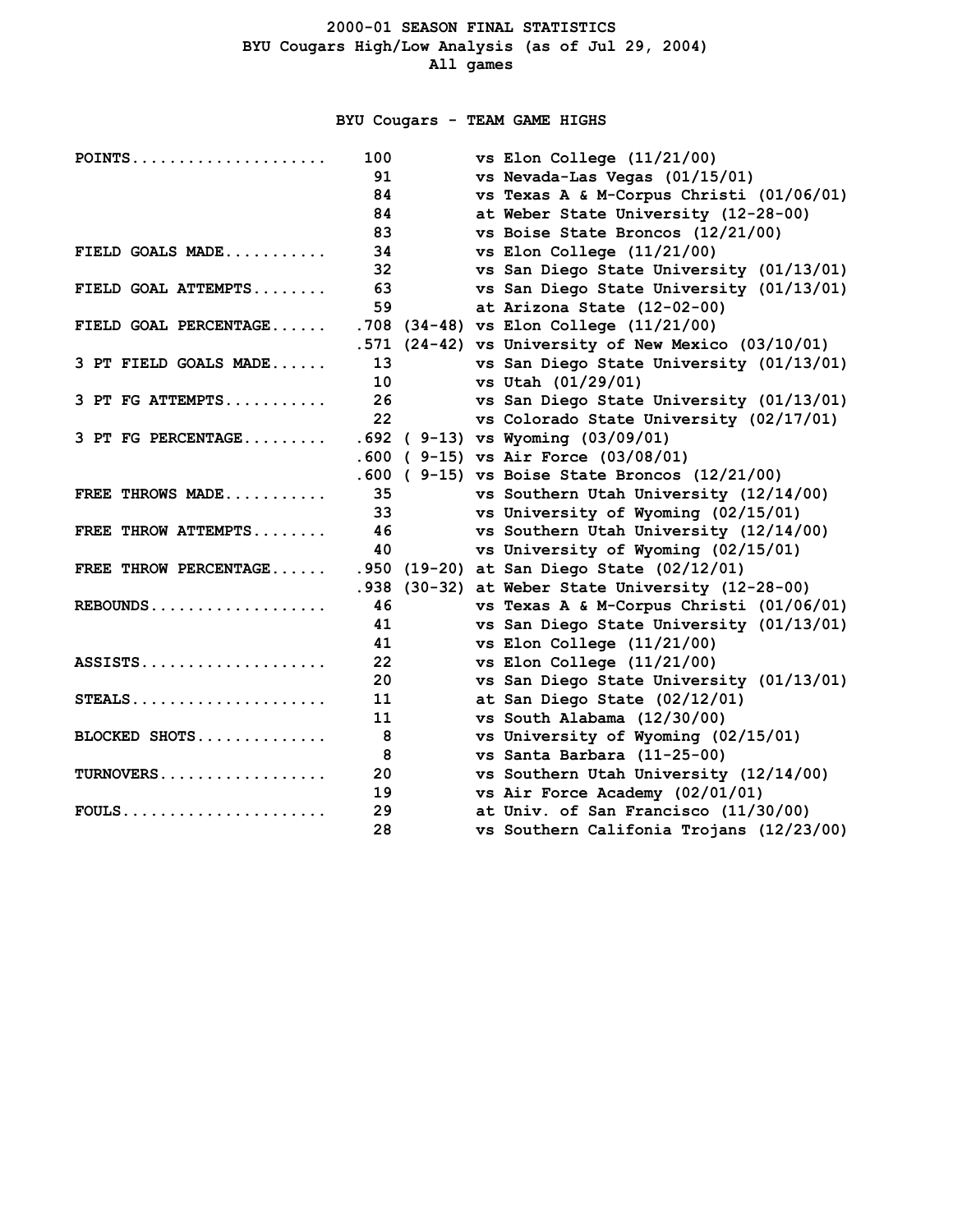**Opponent - GAME HIGHS**

| POINTS                | 85                    | at WYOMING (1/22/01)                              |
|-----------------------|-----------------------|---------------------------------------------------|
|                       | 84                    | vs Cincinnati (03-15-01)                          |
|                       | 82                    | at Utah (02/24/01)                                |
|                       | 80                    | at Arizona State (12-02-00)                       |
|                       | 80                    | at Univ. of San Francisco (11/30/00)              |
| FIELD GOALS MADE      | 29                    | at Arizona State (12-02-00)                       |
|                       | 28                    | at Utah (02/24/01)                                |
|                       | 28                    | at WYOMING (1/22/01)                              |
|                       | 28                    | vs Texas A & M-Corpus Christi (01/06/01)          |
| FIELD GOAL ATTEMPTS   | 75                    | vs Texas A & M-Corpus Christi (01/06/01)          |
|                       | 60                    | vs Elon College (11/21/00)                        |
| FIELD GOAL PERCENTAGE |                       | .571 (28-49) at Utah (02/24/01)                   |
|                       |                       | .565 (26-46) vs Iowa State Cyclones (11/22/00)    |
| 3 PT FIELD GOALS MADE | 11                    | vs Cincinnati (03-15-01)                          |
|                       |                       | 10 at Air Force (3-3-01)                          |
| 3 PT FG ATTEMPTS      |                       | 24 at Air Force (3-3-01)                          |
|                       | 23                    | vs Texas A & M-Corpus Christi (01/06/01)          |
| 3 PT FG PERCENTAGE    |                       | $.667$ (6-9) at Univ. of San Francisco (11/30/00) |
|                       |                       | .579 (11-19) vs Cincinnati (03-15-01)             |
| FREE THROWS MADE      | 32                    | at Univ. of San Francisco (11/30/00)              |
|                       |                       | 24 at UNLV Runnin' Rebels (02/10/01)              |
|                       |                       | 24 at WYOMING (1/22/01)                           |
|                       | 24 and $\overline{a}$ | vs Southern Califonia Trojans (12/23/00)          |
| FREE THROW ATTEMPTS   |                       | 40 at Univ. of San Francisco (11/30/00)           |
|                       |                       | 35 at WYOMING (1/22/01)                           |
|                       | 35                    | vs Southern Califonia Trojans (12/23/00)          |
| FREE THROW PERCENTAGE |                       | .938 (15-16) at San Diego State (02/12/01)        |
|                       |                       | $.824$ (14-17) vs Rice (12/09/00)                 |
| REBOUNDS              | 45                    | at Arizona State (12-02-00)                       |
|                       | 42                    | vs Utah (01/29/01)                                |
| ASSISTS               | 19                    | at WYOMING (1/22/01)                              |
|                       |                       | at Arizona State (12-02-00)                       |
| $STEALS$              | 13                    | vs Air Force Academy (02/01/01)                   |
|                       | 9                     | at WYOMING (1/22/01)                              |
|                       | 9                     | vs Southern Utah University (12/14/00)            |
|                       | 9                     | vs Florida International (12/07/00)               |
|                       | 9                     | vs Santa Barbara (11-25-00)                       |
| BLOCKED SHOTS         | 9                     | at UNLV Runnin' Rebels (02/10/01)                 |
|                       | 6                     | vs Cincinnati (03-15-01)                          |
|                       | 6                     | at New Mexico Lobos (03-01-01)                    |
|                       | 6                     | at WYOMING (1/22/01)                              |
| TURNOVERS             | 26                    | vs South Alabama (12/30/00)                       |
|                       | 22                    | vs Santa Barbara (11-25-00)                       |
| $FOULS$               | 29                    | vs Southern Utah University (12/14/00)            |
|                       | 28                    | at Arizona State (12-02-00)                       |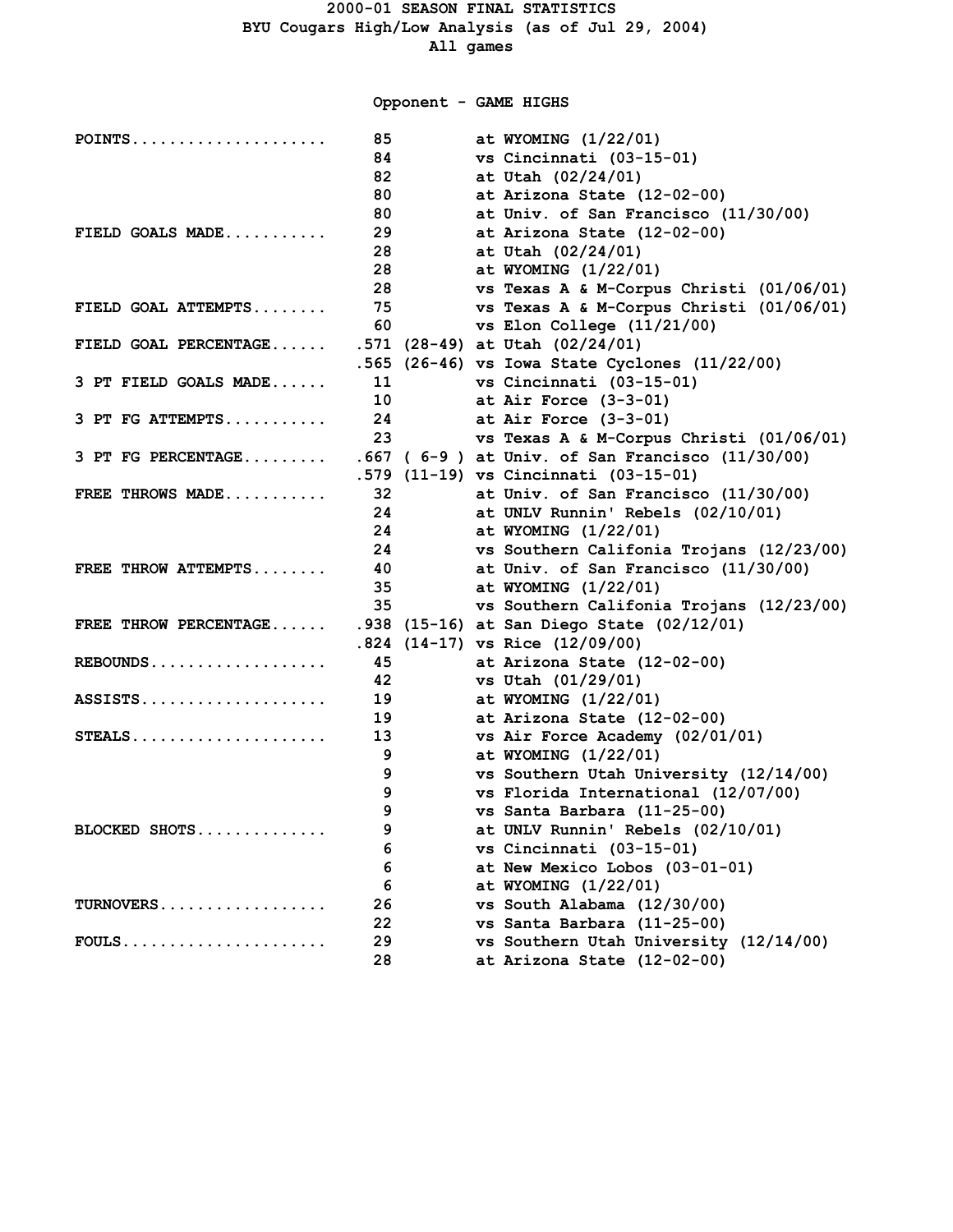**BYU Cougars - GAME LOWS**

| POINTS                | 51              | at Air Force $(3-3-01)$                                |
|-----------------------|-----------------|--------------------------------------------------------|
|                       | 52              | at Arizona State (12-02-00)                            |
|                       | 55              | at Colorado State University (1-20-01)                 |
|                       | 56              | at UNLV Runnin' Rebels (02/10/01)                      |
|                       | 58              | vs Southern Utah University (12/14/00)                 |
| FIELD GOALS MADE      | 10              | vs Southern Utah University (12/14/00)                 |
|                       | 14              | at Air Force $(3-3-01)$                                |
| FIELD GOAL ATTEMPTS   | 30              | at Air Force $(3-3-01)$                                |
|                       | 31              | vs Southern Utah University (12/14/00)                 |
| FIELD GOAL PERCENTAGE |                 | .254 (15-59) at Arizona State (12-02-00)               |
|                       |                 | .323 (10-31) vs Southern Utah University (12/14/00)    |
| 3 PT FIELD GOALS MADE | 1               | at Colorado State University (1-20-01)                 |
|                       | $\mathbf{2}$    | at Weber State University (12-28-00)                   |
| 3 PT FG ATTEMPTS      | $6\overline{6}$ | at Weber State University (12-28-00)                   |
|                       | 8               | at WYOMING (1/22/01)                                   |
| 3 PT FG PERCENTAGE    |                 | .063 (1-16) at Colorado State University (1-20-01)     |
|                       |                 | .158 ( $3-19$ ) at Univ. of San Francisco $(11/30/00)$ |
| FREE THROWS MADE      | $\overline{2}$  | vs San Diego State University (01/13/01)               |
|                       | 9               | vs Colorado State University (02/17/01)                |
| FREE THROW ATTEMPTS   | 4               | vs San Diego State University (01/13/01)               |
|                       | 14              | vs Rice (12/09/00)                                     |
| FREE THROW PERCENTAGE |                 | .500 (2-4) vs San Diego State University (01/13/01)    |
|                       | .600            | (9-15) vs Colorado State University (02/17/01)         |
| $REBOUNDS$            | 21              | at Air Force $(3-3-01)$                                |
|                       | 23              | at Utah (02/24/01)                                     |
|                       | 23              | vs Air Force (03/08/01)                                |
|                       | 23              | vs University of New Mexico (03/10/01)                 |
| ASSISTS               | 5               | at Colorado State University (1-20-01)                 |
|                       | 6               | vs Southern Utah University (12/14/00)                 |
|                       | 6               | vs Iowa State Cyclones (11/22/00)                      |
|                       | 6               | vs New Mexico $(02/03/01)$                             |
| STEALS                | 3               | at Arizona State (12-02-00)                            |
|                       | 3               | vs Southern Califonia Trojans (12/23/00)               |
|                       | 3               | at Utah (02/24/01)                                     |
|                       | 3               | vs Air Force $(03/08/01)$                              |
|                       | 3               | vs Wyoming (03/09/01)                                  |
|                       | 3               | vs Cincinnati (03-15-01)                               |
| BLOCKED SHOTS         | 0               | vs Utah State University (12/16/00)                    |
|                       | 1               | vs Florida International (12/07/00)                    |
|                       | 1               | vs Iowa State Cyclones (11/22/00)                      |
|                       | 1               | at New Mexico Lobos (03-01-01)                         |
|                       | 1               | vs Cincinnati (03-15-01)                               |
| TURNOVERS             | 7               | at Colorado State University (1-20-01)                 |
|                       | 8               | at New Mexico Lobos (03-01-01)                         |
| $FOULS$               | 11              | vs Florida International (12/07/00)                    |
|                       | 15              | vs San Diego State University (01/13/01)               |
|                       |                 |                                                        |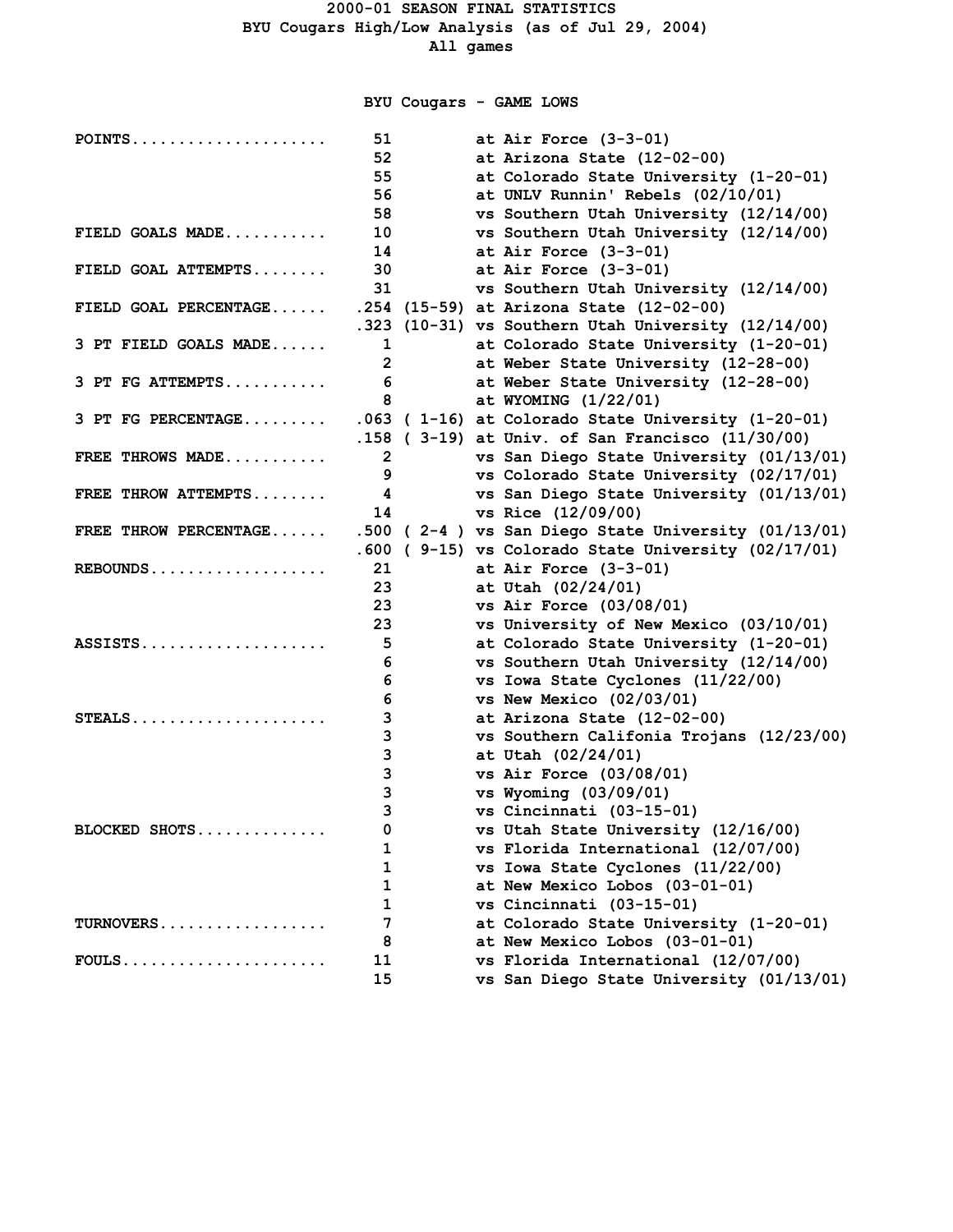**Opponent - GAME LOWS**

| POINTS                | 42              | vs South Alabama (12/30/00)                           |
|-----------------------|-----------------|-------------------------------------------------------|
|                       | 45              | vs Air Force Academy (02/01/01)                       |
|                       | 47              | vs Idaho Vandals (01/02/01)                           |
|                       | 49              | vs Rice (12/09/00)                                    |
|                       | 49              | vs New Mexico $(02/03/01)$                            |
| FIELD GOALS MADE      | 12 <sup>2</sup> | vs Air Force Academy (02/01/01)                       |
|                       | 14              | vs South Alabama (12/30/00)                           |
| FIELD GOAL ATTEMPTS   | 36              | vs Air Force $(03/08/01)$                             |
|                       | 39              | at Air Force $(3-3-01)$                               |
| FIELD GOAL PERCENTAGE |                 | .273 (15-55) vs Idaho Vandals (01/02/01)              |
|                       |                 | .294 (15-51) vs Santa Barbara (11-25-00)              |
| 3 PT FIELD GOALS MADE | 1               | vs Colorado State University (02/17/01)               |
|                       | $\overline{2}$  | vs Southern Califonia Trojans (12/23/00)              |
|                       | $\overline{2}$  | vs Wyoming (03/09/01)                                 |
| 3 PT FG ATTEMPTS      | 8               | vs Colorado State University (02/17/01)               |
|                       | 9               | at Univ. of San Francisco (11/30/00)                  |
|                       | 9               | vs South Alabama (12/30/00)                           |
| 3 PT FG PERCENTAGE    |                 | $.125$ (1-8) vs Colorado State University (02/17/01)  |
|                       |                 | .133 (2-15) vs Southern Califonia Trojans (12/23/00)  |
| FREE THROWS MADE      | 6               | vs San Diego State University (01/13/01)              |
|                       | 6               | at Air Force $(3-3-01)$                               |
| FREE THROW ATTEMPTS   |                 | at Air Force $(3-3-01)$                               |
|                       | 12 <sup>7</sup> | vs Texas A & M-Corpus Christi $(01/06/01)$            |
|                       | 12              | vs San Diego State University (01/13/01)              |
| FREE THROW PERCENTAGE |                 | .478 (11-23) vs South Alabama (12/30/00)              |
|                       |                 | .500 ( 6-12) vs San Diego State University (01/13/01) |
| $REBOUNDS$            | 18              | vs Florida International (12/07/00)                   |
|                       | 18              | vs Air Force Academy (02/01/01)                       |
| ASSISTS               | 7               | vs Santa Barbara (11-25-00)                           |
|                       | 7               | vs Boise State Broncos (12/21/00)                     |
|                       | 7               | vs South Alabama (12/30/00)                           |
|                       | 7               | vs Air Force Academy (02/01/01)                       |
|                       | 7               | vs Colorado State University (02/17/01)               |
| $STEALS$              | 1               | vs Wyoming (03/09/01)                                 |
|                       | 3               | vs Boise State Broncos (12/21/00)                     |
|                       | 3               | at Colorado State University (1-20-01)                |
|                       | 3               | at New Mexico Lobos (03-01-01)                        |
|                       | 3               | at Air Force $(3-3-01)$                               |
| BLOCKED SHOTS         | 0               | vs Elon College $(11/21/00)$                          |
|                       | 0               | vs Utah State University (12/16/00)                   |
|                       | 0               | vs Colorado State University (02/17/01)               |
| TURNOVERS             | 8               | vs Southern Califonia Trojans (12/23/00)              |
|                       | 9               | vs Rice (12/09/00)                                    |
|                       | 9               | at New Mexico Lobos (03-01-01)                        |
| $FOULS$               | 10              | vs San Diego State University (01/13/01)              |
|                       | 17              | vs Rice (12/09/00)                                    |
|                       | 17              | vs South Alabama (12/30/00)                           |
|                       | 17              | vs Air Force Academy (02/01/01)                       |
|                       | 17              | at UNLV Runnin' Rebels (02/10/01)                     |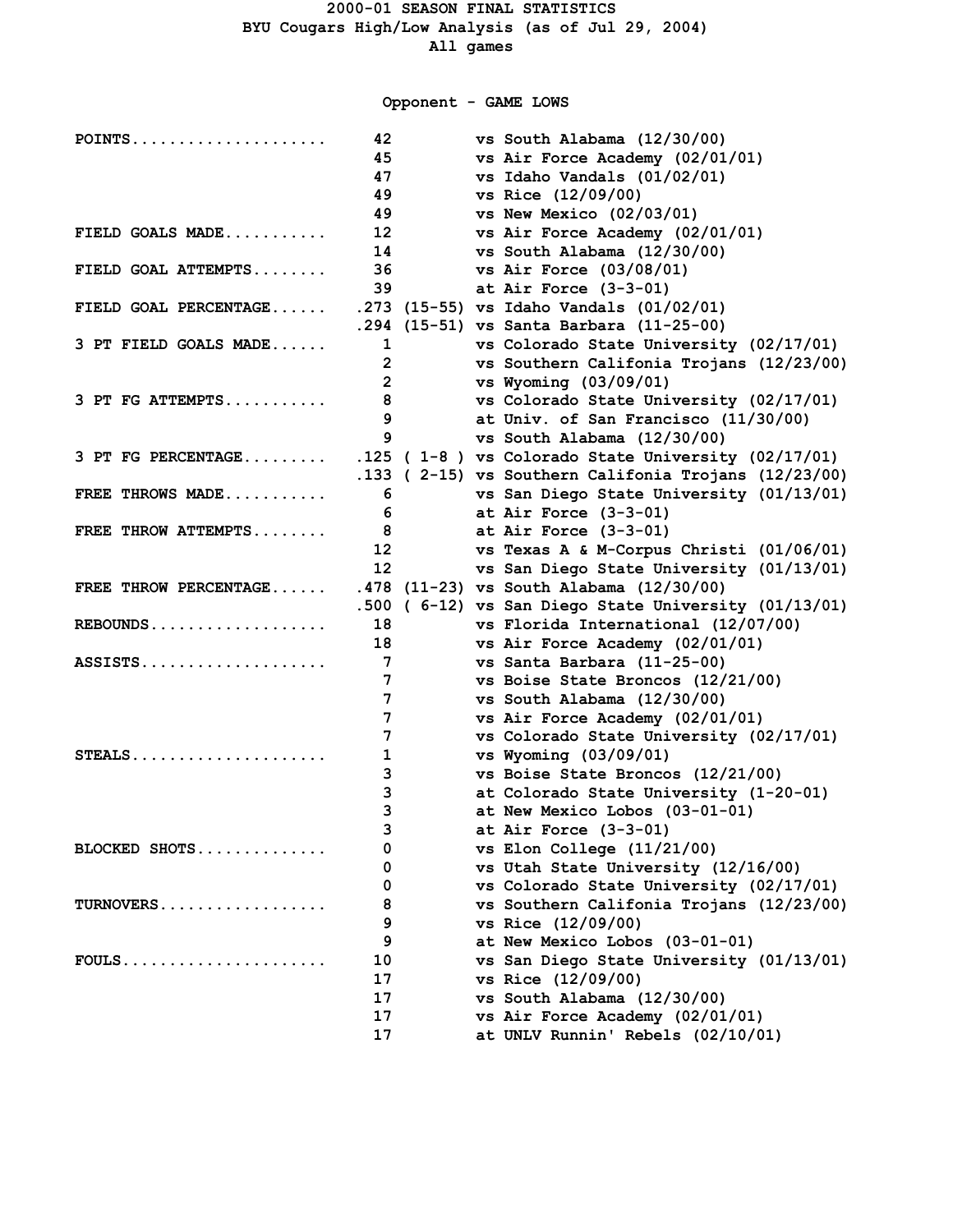**BYU Cougars - INDIVIDUAL GAME HIGHS**

| $POINTS$                                            | 32                | LYDAY, Terrell vs Wyoming (03/09/01)                              |
|-----------------------------------------------------|-------------------|-------------------------------------------------------------------|
|                                                     | 30                | WESLEY, Mekeli vs University of New Mexico (03/10/0               |
|                                                     | 29                | WESLEY, Mekeli at WYOMING (1/22/01)                               |
|                                                     | 26                | LYDAY, Terrell at New Mexico Lobos (03-01-01)                     |
|                                                     | 26                | WHITING, Trent vs Nevada-Las Vegas (01/15/01)                     |
|                                                     | 26                | Mekeli Wesley vs Iowa State Cyclones (11/22/00)                   |
| FIELD GOALS $MADE$                                  | 11                | WESLEY, Mekeli vs University of New Mexico (03/10/0               |
|                                                     | 10                | WESLEY, Mekeli at WYOMING (1/22/01)                               |
|                                                     | 10                | WHITING, Trent vs Nevada-Las Vegas (01/15/01)                     |
| FIELD GOAL ATT                                      | 21                | WESLEY, Mekeli at WYOMING (1/22/01)                               |
|                                                     | 18                | LYDAY, Terrell vs University of Wyoming (02/15/01)                |
| FG PCT (min 4 made)                                 |                   | 1.000 ( 6-6 ) NIELSEN, Eric at Utah (02/24/01)                    |
|                                                     |                   | $1.000$ (5-5) WESLEY, Mekeli vs Elon College $(11/21/00)$         |
|                                                     |                   | $1.000$ (5-5) CHRISMAN, Jacob vs Elon College $(11/21/00)$        |
|                                                     |                   | 1.000 (4-4) Travis Hansen vs Iowa State Cyclones (11/22/00)       |
|                                                     |                   | $1.000$ (4-4) MONTAGUE, Matt vs Santa Barbara (11-25-00)          |
| $3$ PT FG MADE                                      | 5                 | LYDAY, Terrell vs Air Force (03/08/01)                            |
|                                                     | 5                 | WHITING, Trent at Utah (02/24/01)                                 |
|                                                     | 5                 | LYDAY, Terrell vs San Diego State University (01/13               |
|                                                     | 5                 | WHITING, Trent vs San Diego State University (01/13               |
|                                                     | 5                 | Trent Whiting vs Boise State Broncos (12/21/00)                   |
| $3$ PT FG ATTEMPTS                                  | 10                | WHITING, Trent vs Colorado State University (02/17/               |
|                                                     | 9                 | LYDAY, Terrell at Univ. of San Francisco (11/30/00)               |
|                                                     | 9                 | LYDAY, Terrell vs Santa Barbara (11-25-00)                        |
| $3-PT$ FG PCT (min 3 made)                          |                   | 1.000 ( $3-3$ ) LYDAY, Terrell vs Wyoming $(03/09/01)$            |
|                                                     |                   | 1.000 ( $3-3$ ) LYDAY, Terrell vs Nevada-Las Vegas (01/15/01)     |
| FREE THROWS MADE                                    | 13                | LYDAY, Terrell vs Wyoming (03/09/01)                              |
|                                                     | $12 \overline{ }$ | WESLEY, Mekeli at Air Force (3-3-01)                              |
|                                                     | $12 \overline{ }$ | WESLEY, Mekeli at New Mexico Lobos (03-01-01)                     |
|                                                     | 12 <sup>2</sup>   | LYDAY, Terrell vs Southern Utah University (12/14/0               |
|                                                     | 12 <sup>2</sup>   | WESLEY, Mekeli at Univ. of San Francisco (11/30/00)               |
| FREE THROW $ATT$                                    | 16                | WESLEY, Mekeli at New Mexico Lobos (03-01-01)                     |
|                                                     | 16                | LYDAY, Terrell vs Southern Utah University (12/14/0               |
| FT PCT (min 6 made)                                 |                   | 1.000 (12-12) WESLEY, Mekeli at Univ. of San Francisco (11/30/00) |
|                                                     |                   | 1.000 (9-9) WHITING, Trent vs University of Wyoming (02/15/01)    |
|                                                     |                   | 1.000 (8-8) WHITING, Trent vs Utah (01/29/01)                     |
|                                                     |                   | 1.000 (8-8) WESLEY, Mekeli at Weber State University (12-28-00)   |
|                                                     |                   | 1.000 ( 7-7 ) LYDAY, Terrell at Utah (02/24/01)                   |
|                                                     |                   | 1.000 (7-7) LYDAY, Terrell at UNLV Runnin' Rebels (02/10/01)      |
|                                                     |                   | 1.000 (7-7) LYDAY, Terrell at Univ. of San Francisco (11/30/00)   |
|                                                     |                   | 1.000 (6-6) WESLEY, Mekeli vs Colorado State University (02/17/   |
|                                                     |                   | 1.000 (6-6) WESLEY, Mekeli at San Diego State (02/12/01)          |
|                                                     |                   | 1.000 (6-6) LYDAY, Terrell at Weber State University (12-28-00)   |
|                                                     |                   | 1.000 (6-6) WHITING, Trent at Weber State University (12-28-00)   |
| REBOUNDS                                            | 13                | NIELSEN, Eric vs South Alabama (12/30/00)                         |
|                                                     | $12 \overline{ }$ | WESLEY, Mekeli vs Santa Barbara (11-25-00)                        |
| $ASSISTS \ldots \ldots \ldots \ldots \ldots \ldots$ | 9                 | MONTAGUE, Matt vs Texas A & M-Corpus Christi (01/06/              |
|                                                     | 8                 | WHITING, Trent vs Utah (01/29/01)                                 |
|                                                     | 8                 | MONTAGUE, Matt vs Elon College (11/21/00)                         |
| $STEALS$                                            | 5                 | MONTAGUE, Matt vs Southern Utah University (12/14/00              |
| BLOCKED SHOTS                                       | 5                 | WESLEY, Mekeli vs Santa Barbara (11-25-00)                        |
| $TURNOVERS$                                         | 5                 | LYDAY, Terrell at Weber State University (12-28-00)               |
|                                                     | 5                 | Mekeli Wesley vs Southern Califonia Trojans (12/23/               |